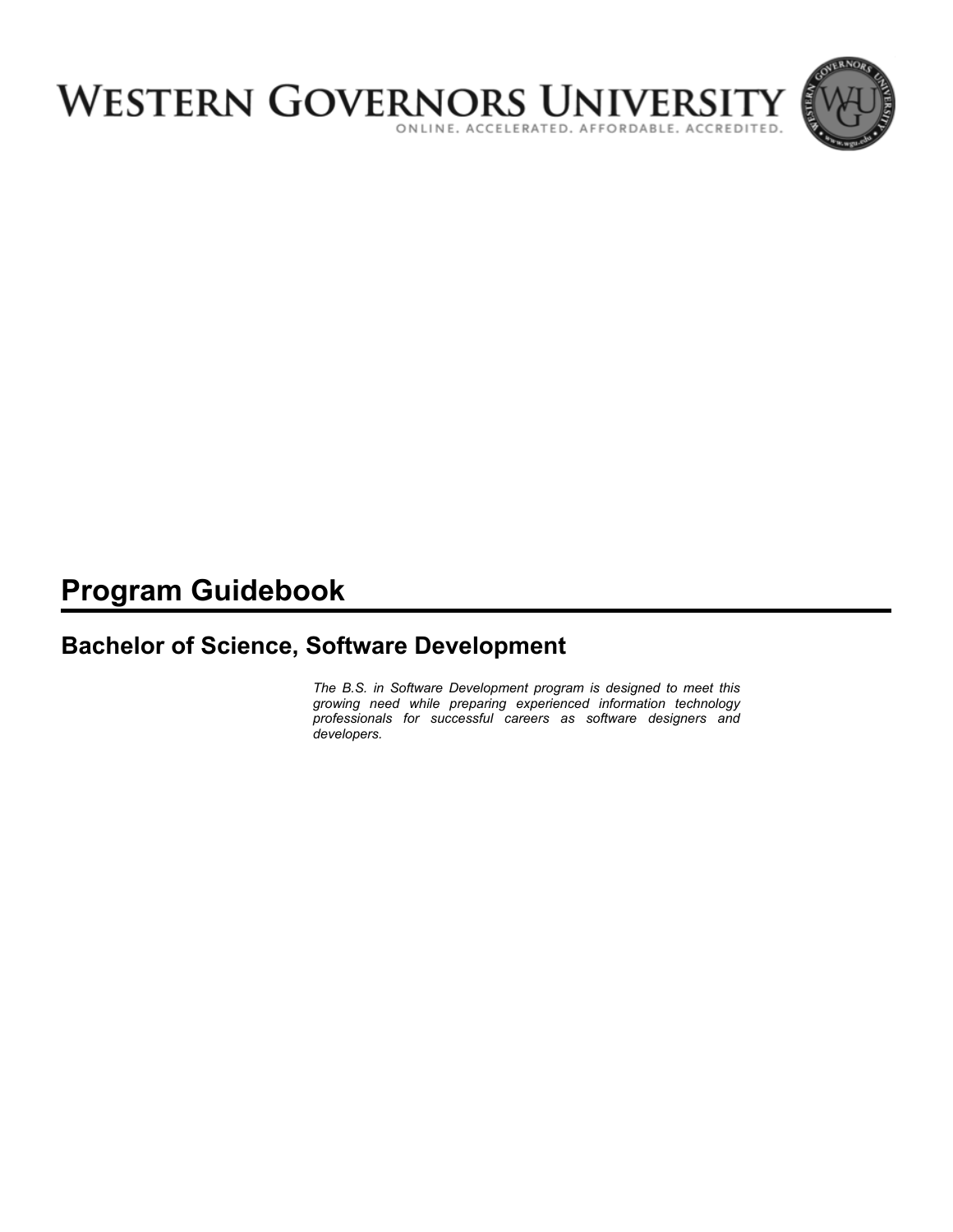# **Understanding the Competency-Based Approach**

Practically speaking, how do competency-based programs like those offered at Western Governors University (WGU) work? Unlike traditional universities, WGU does not award degrees based on completion of a certain number of credit hours or a certain set of required courses. Instead, you will earn your degree by demonstrating your skills, knowledge, and understanding of important concepts.

Progress through a degree program is governed not by the amount of time you spend in class but by your ability to demonstrate mastery of competencies as you complete required courses. Of course, you will need to engage in learning experiences as you review competencies or develop knowledge and skills in areas in which you may be weak. To help you acquire the knowledge and skills you need to complete your courses and program, WGU provides a rich array of learning resources. Your program mentor will work closely with you to help you understand the competencies required for your program and to help you create a schedule for completing your courses. You will also work closely with course instructors as you engage in each of your courses. As subject matter experts, course instructors will guide you through the content you must master to pass the course assessments.

The benefit of this competency-based system is that enables students who are knowledgeable about a particular subject to make accelerated progress toward completing a degree, even if they lack college experience. You may have gained skills and knowledge of a subject while on the job, accumulated wisdom through years of life experience, or already taken a course on a particular subject. WGU will award your degree based on the skills and knowledge that you possess and can demonstrate—not the number of credits hours on your transcript.

# **Accreditation**

Western Governors University is the only university in the history of American higher education to have earned accreditation from four regional accrediting commissions. WGU's accreditation was awarded by (1) the Northwest Commission on Colleges and Universities, (2) the Higher Learning Commission of the North Central Association of Colleges and Schools, (3) the Accrediting Commission for Community and Junior Colleges of the Western Association of Schools and Colleges, and (4) the Accrediting Commission for Senior Colleges and Universities of the Western Association of Schools and Colleges. The university's accreditation status is now managed by the Northwest Commission on Colleges and Universities (NWCCU), which reaffirmed WGU's accreditation in February 2020. The WGU Teachers College is accredited at the initial-licensure level by the Council for the Accreditation of Educator Preparation (CAEP) and by the Association for Advancing Quality in Educator Preparation (AAQEP). The nursing programs are accredited by the Commission on Collegiate Nursing Education (CCNE). The Health Information Management program is accredited by the Commission on Accreditation for Health Informatics and Information Management Education (CAHIIM). The College of Business programs are accredited by the Accreditation Council for Business Schools and Programs (ACBSP).

### **The Degree Plan**

The focus of your program is your personalized Degree Plan. The Degree Plan is a detailed blueprint of the courses you will need to complete in order to earn your degree. The Degree Plan also lays out the accompanying learning resources and assessments that compose your program. The list of courses in the Degree Plan is often referred to as the standard path. The amount of time it takes to complete your program depends on both the amount of new information you need to learn and the amount of time you plan to devote each week to study. Your program mentor and course instructors will help you assess your strengths and development needs to establish a study plan.

Students vary widely in the specific skills and information they need to learn. For example, some students may be highly knowledgeable in a particular subject matter and would not need to engage in new learning opportunities. Other students may find that portions of the program require them to learn new information and that they need to take an online class or participate in a study module to acquire the knowledge and skills needed to fulfill program competencies in that area. Some individuals may be able to devote as little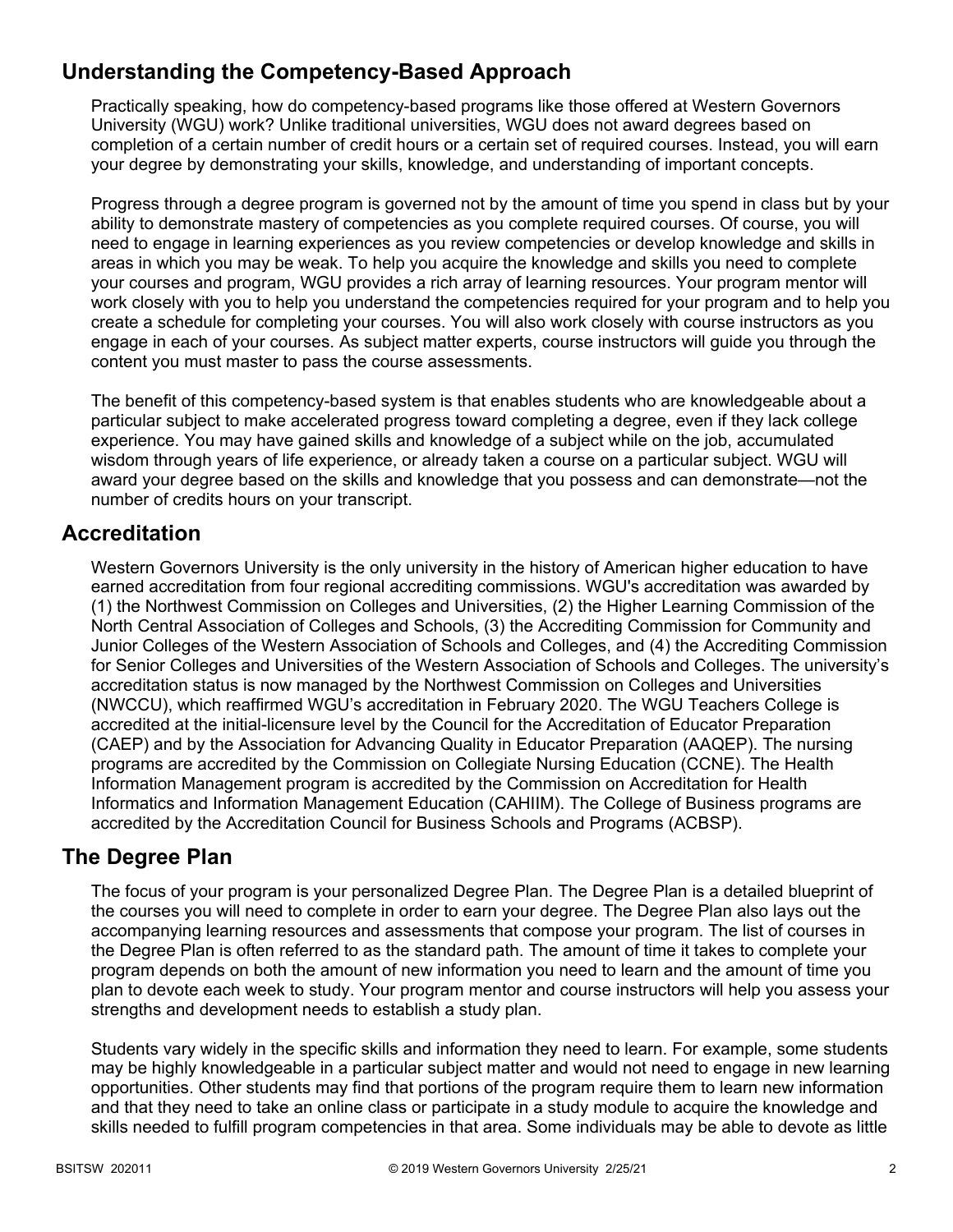as 15–20 hours per week to the program, while others may need to devote more time. For this reason, pre-assessments are there to help your program mentor form a profile of your prior knowledge and create a personalized Degree Plan.

# **How You Will Interact with Faculty**

At WGU, faculty serve in specialized roles, and they will work with you individually to provide the guidance, instruction, and support you will need to succeed and graduate. As a student, it is important for you to take advantage of this support. It is key to your progress and ultimate success.

Upon your enrollment, you will be assigned a program mentor—an expert in your field of study who will provide you with regular program-level guidance and support from the day you start until the day you graduate. Your program mentor will set up regular telephone appointments (weekly at first) with you, which you will be expected to keep. The mentor will review program competencies with you and work with you to develop a plan and schedule for your coursework. Your program mentor will serve as your main point of contact throughout your program—helping you set weekly study goals, recommending specific learning materials, telling you what to expect in courses, and keeping you motivated. In addition to regular calls, your program mentor is available to help you resolve questions and concerns as they arise.

You will also be assigned to a course instructor for each course. Course instructors are doctoral-level subject matter experts who will assist your learning in each individual course. When you begin a new course, your assigned course instructor will actively monitor your progress and will be in touch to offer one-on-one instruction and to provide you with information about webinars, cohort sessions, and other learning opportunities available to help you acquire the competencies you need to master the course. Your course instructor can discuss your learning for the course, help you find answers to content questions, and give you the tools to navigate the course successfully. In addition, you will communicate with course instructors by posting in the online learning community and participating in live discussion sessions such as webinars and cohorts.

For many of the courses at WGU, you will be required to complete performance assessments. These include reports, papers, presentations, and projects that let you demonstrate your mastery of the required competencies. A separate group of faculty members, called evaluators, will review your work to determine whether it meets requirements. Evaluators are also subject matter experts in their field of evaluation. If your assessment needs further work before it "passes," these evaluators, who review your work anonymously, will provide you with instructional feedback to help you meet evaluation standards and allow you to advance.

# **Connecting with Other Mentors and Fellow Students**

As you proceed through your Degree Plan, you will have direct contact with multiple faculty members. These communications can take a variety of forms, including participation in one-on-one discussions, chats in the learning communities, and live cohort and webinar opportunities. As a WGU student, you will have access to your own personal MyWGU Student Portal, which will provide a gateway to your courses of study, learning resources, and learning communities where you will interact with faculty and other students.

The learning resources in each course are specifically designed to support you as you develop competencies in preparation for your assessments. These learning resources may include reading materials, videos, tutorials, cohort opportunities, community discussions, and live discussions that are guided by course instructors who are experts in their field. You will access your program community during your orientation course to network with peers who are enrolled in your program and to receive continued support through professional enrichment and program-specific chats, blogs, and discussions. WGU also provides Student Services associates to help you and your program mentor solve any special problems that may arise.

# **Orientation**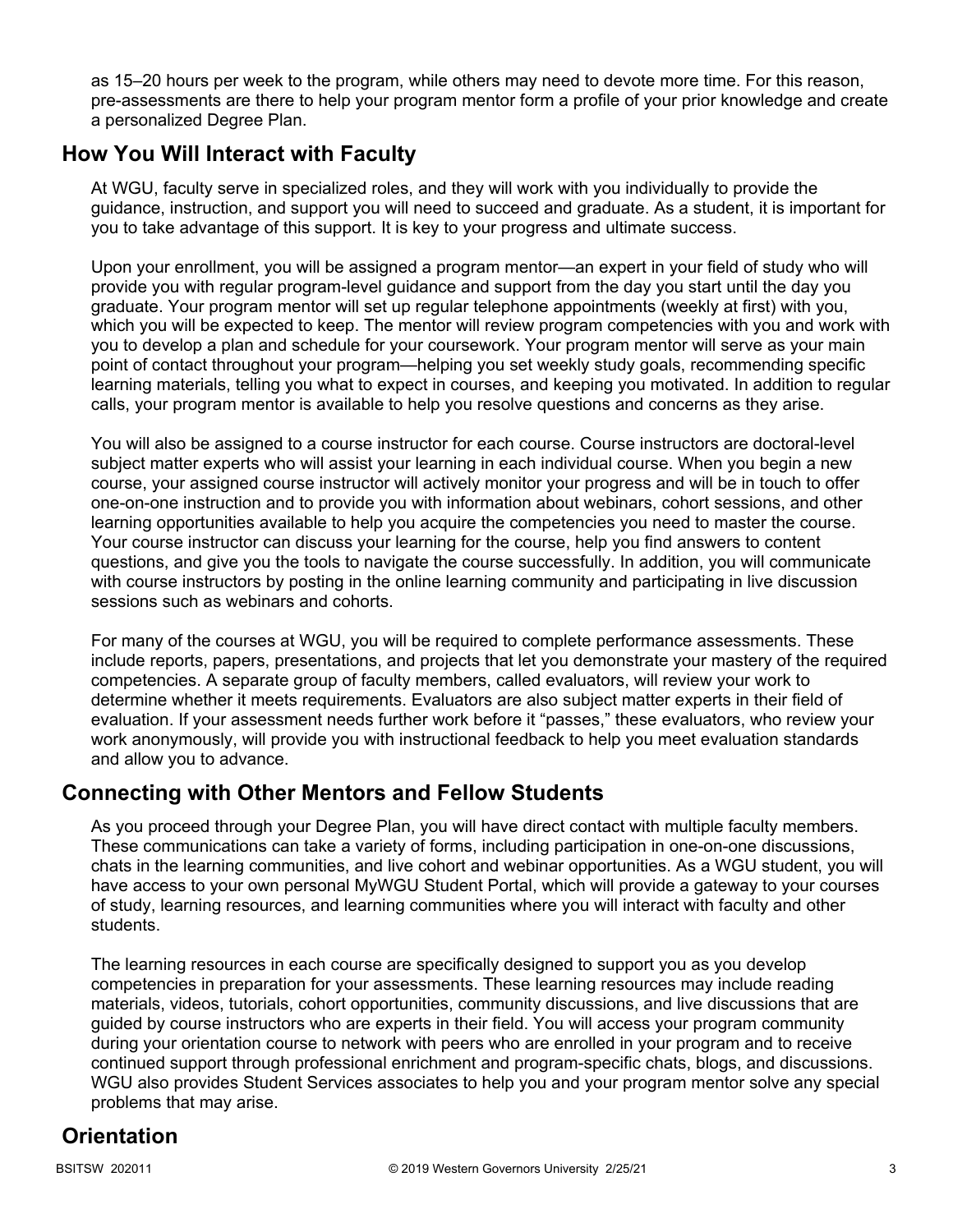The WGU orientation course focuses on acquainting you with WGU's competency-based model, distance education, technology, and other resources and tools available for students. You will also utilize WGU program and course communities, participate in activities, and get to know other students at WGU. The orientation course must be completed before you can start your first term at WGU.

# **Transferability of Prior College Coursework**

Because WGU is a competency-based institution, it does not award degrees based on credits but rather on demonstration of competency. However, if you have completed college coursework at another accredited institution, or if you have completed industry certifications, you may have your transcripts and certifications evaluated to determine if you are eligible to receive some transfer credit. The guidelines for determining what credits will be granted varies based on the degree program. Students entering graduate programs must have their undergraduate degree verified before being admitted to WGU. To review more information in regards to transfer guidelines based on the different degree programs, you may visit the Student Handbook found at the link below and search for "Transfer Credit Evaluation."

### [Click here for the Student Handbook](http://cm.wgu.edu/)

WGU does not waive any requirements based on a student's professional experience and does not perform a "résumé review" or "portfolio review" that will automatically waive any degree requirements. Degree requirements and transferability rules are subject to change in order to keep the degree content relevant and current.

Remember, WGU's competency-based approach lets you take advantage of your knowledge and skills, regardless of how you obtained them. Even when you do not directly receive credit, the knowledge you possess may help you accelerate the time it takes to complete your degree program.

# **Continuous Enrollment, On Time Progress, and Satisfactory Academic Progress**

WGU is a "continuous enrollment" institution, which means you will be automatically enrolled in each of your new terms while you are at WGU. Each term is six months long. Longer terms and continuous enrollment allow you to focus on your studies without the hassle of unnatural breaks between terms that you would experience at a more traditional university. At the end of every six-month term, you and your program mentor will review the progress you have made and revise your Degree Plan for your next sixmonth term.

WGU requires that students make measurable progress toward the completion of their degree programs every term. We call this "On-Time Progress," denoting that you are on track and making progress toward on-time graduation. As full-time students, graduate students must enroll in at least 8 competency units each term, and undergraduate students must enroll in at least 12 competency units each term. Completing at least these minimum enrollments is essential to On-Time Progress and serves as a baseline from which you may accelerate your program. We measure your progress based on the courses you are able to pass, not on your accumulation of credit hours or course grades. Every time you pass a course, you are demonstrating that you have mastered skills and knowledge in your degree program. For comparison to traditional grading systems, passing a course means you have demonstrated competency equivalent to a "B" grade or better.

WGU assigns competency units to each course in order to track your progress through the program. A competency unit is equivalent to one semester credit of learning. Some courses may be assigned 3 competency units while others may be as large as 12 competency units.

Satisfactory Academic Progress (SAP) is particularly important to students on financial aid because you must achieve SAP in order to maintain eligibility for financial aid. We will measure your SAP quantitatively by reviewing the number of competency units you have completed each term. In order to remain in good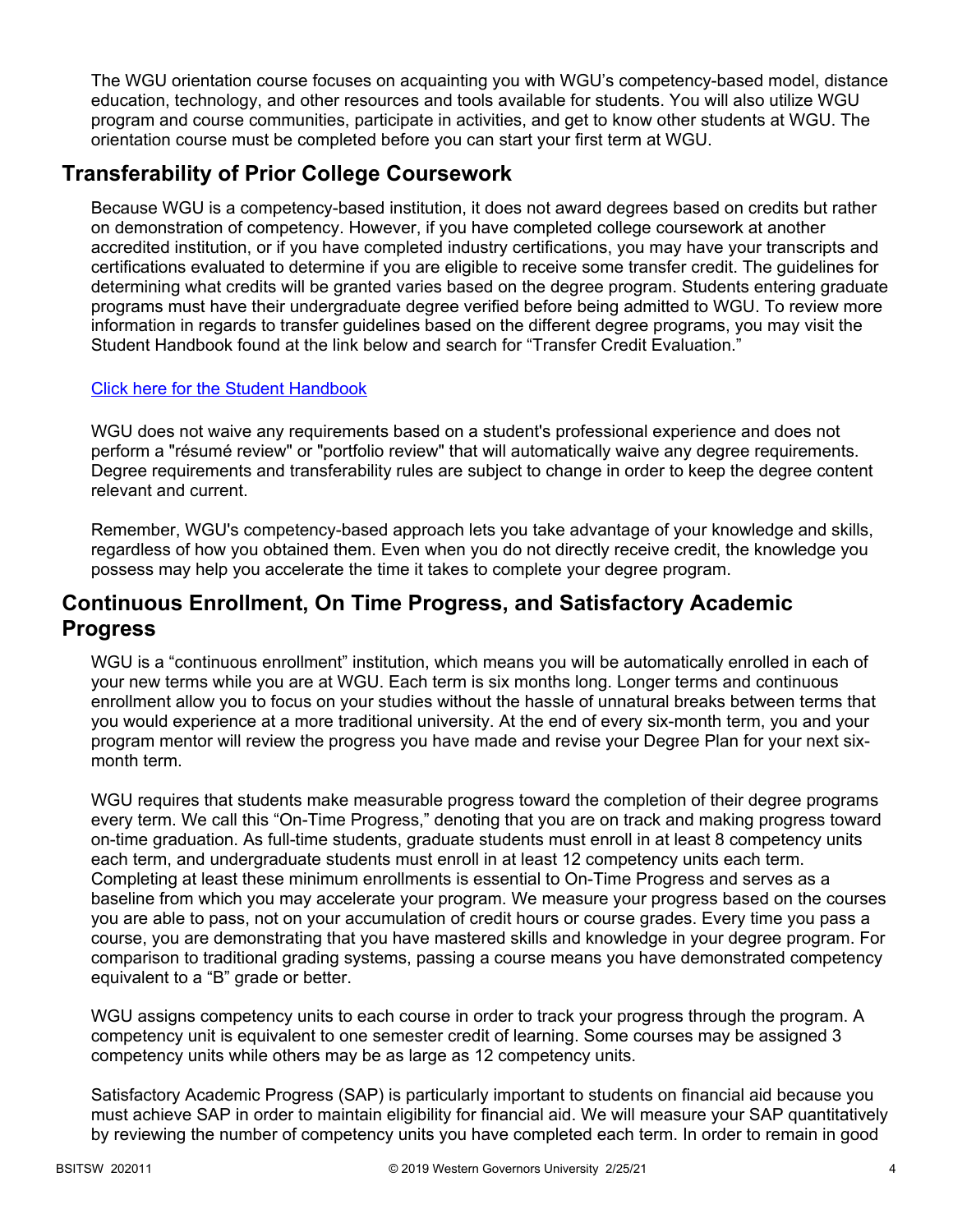academic standing, you must complete at least 66.67% of the units you attempt over the length of your program—including any courses you add to your term to accelerate your progress. Additionally, during your first term at WGU you must pass at least 3 competency units in order to remain eligible for financial aid. We know that SAP is complex, so please contact a financial aid counselor should you have additional questions. \*Please note: The Endorsement Preparation Program in Educational Leadership is not eligible for federal financial aid.

### **Courses**

Your Degree Plan includes courses needed to complete your program. To obtain your degree, you will be required to demonstrate your skills and knowledge by completing the assessment(s) for each course. In general there are two types of assessments: performance assessments and objective assessments. Performance assessments contain, in most cases, multiple scored tasks such as projects, essays, and research papers. Objective assessments include multiple-choice items, multiple-selection items, matching, short answer, drag-and-drop, and point-and-click item types, as well as case study and videobased items. Certifications verified through third parties may also be included in your program. More detailed information about each assessment is provided in each course of study.

### **Learning Resources**

WGU works with many different educational partners, including enterprises, publishers, training companies, and higher educational institutions, to provide high-quality and effective learning resources that match the competencies you are developing. These vary in type, and may be combined to create the best learning experience for your course. A learning resource can be an e-textbook, online module, study guide, simulation, virtual lab, tutorial, or a combination of these. The cost of most learning resources are included in your tuition and Learning Resource Fee. They can be accessed or enrolled for through your courses. Some degree-specific resources are not covered by your tuition, and you will need to cover those costs separately. WGU also provides a robust library to help you obtain additional learning resources, as needed.

Mobile Compatibility:

The following article provides additional details about the current state of mobile compatibility for learning resources at WGU. It includes a list that can be referenced to determine the mobile friendliness of all core course materials used in a program.

 [Student Handbook article: Can I use my mobile device for learning resources?](https://cm.wgu.edu/t5/Frequently-Asked-Questions/Can-I-use-my-mobile-device-for-learning-resources/ta-p/396)

### **Standard Path**

As previously mentioned, competency units (CUs) have been assigned to each course in order to measure your academic progress. If you are an undergraduate student, you will be expected to enroll in a minimum of 12 competency units each term. Graduate students are expected to enroll in a minimum of 8 competency units each term. A standard plan for a student for this program who entered WGU without any transfer units would look similar to the one on the following page. Your personal progress can be faster, but your pace will be determined by the extent of your transfer units, your time commitment, and your determination to proceed at a faster rate.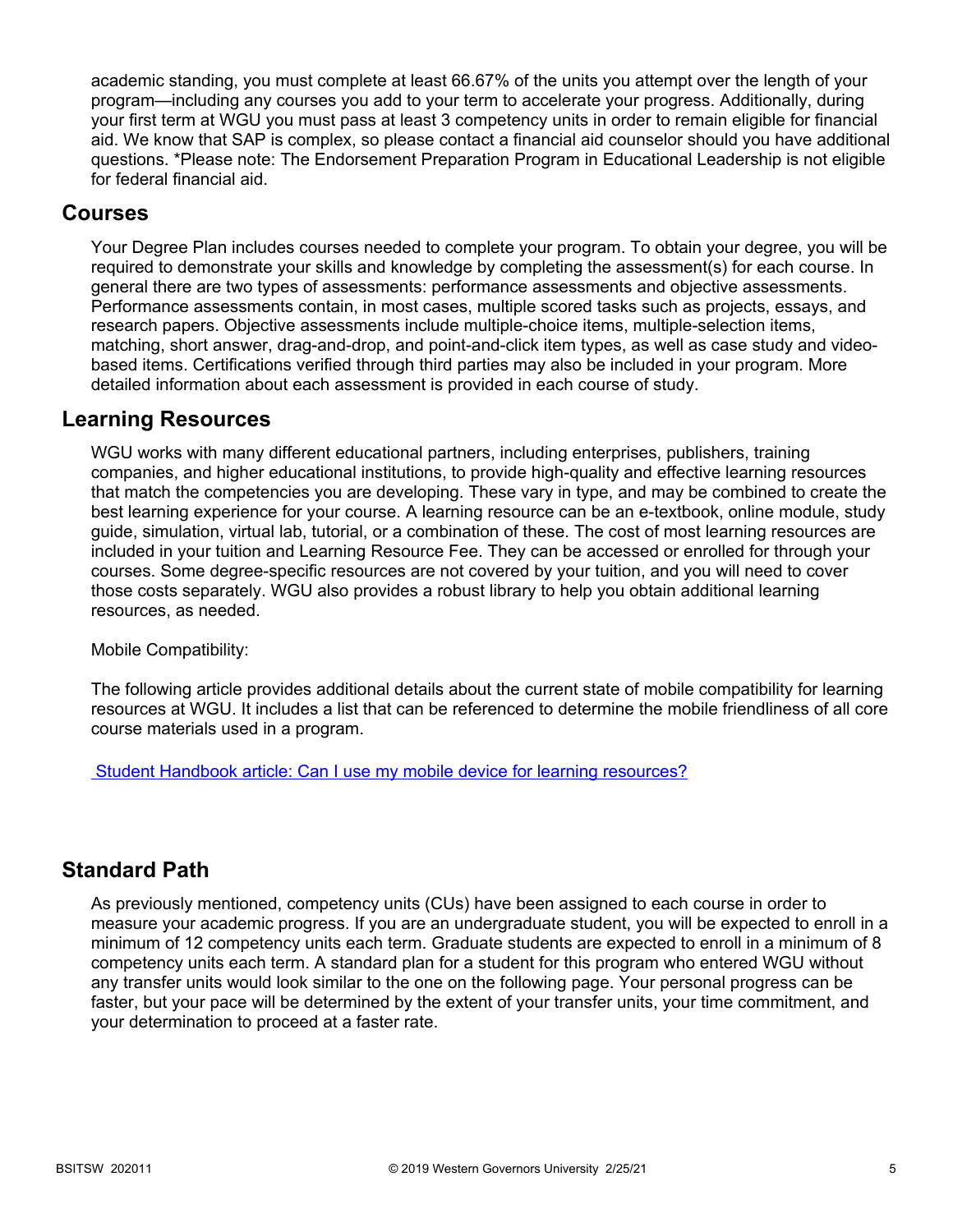# **Standard Path** *for* **Bachelor of Science, Software Development**

| <b>Course Description</b>                 | <b>CU<sub>s</sub></b> | <b>Term</b>    |
|-------------------------------------------|-----------------------|----------------|
| Introduction to IT                        | 4                     | 1              |
| Scripting and Programming - Foundations   | 3                     | 1              |
| Introduction to Communication             | 3                     | 1              |
| <b>English Composition I</b>              | 3                     | 1              |
| <b>Technical Communication</b>            | 3                     | $\overline{2}$ |
| <b>Applied Probability and Statistics</b> | 3                     | $\overline{2}$ |
| <b>Critical Thinking and Logic</b>        | 3                     | $\overline{2}$ |
| Web Development Foundations               | 3                     | $\overline{2}$ |
| <b>Integrated Physical Sciences</b>       | 3                     | 3              |
| <b>Network and Security - Foundations</b> | 3                     | 3              |
| <b>Applied Algebra</b>                    | 3                     | 3              |
| <b>IT Foundations</b>                     | 4                     | 3              |
| <b>IT Applications</b>                    | 4                     | 4              |
| Data Management - Foundations             | 3                     | 4              |
| Introduction to Humanities                | 3                     | 4              |
| Business of IT - Project Management       | 4                     | 4              |
| Introduction to Geography                 | 3                     | 5              |
| Scripting and Programming - Applications  | 4                     | 5              |
| American Politics and the US Constitution | 3                     | 5              |
| <b>Business of IT - Applications</b>      | 4                     | 5              |
| Ethics in Technology                      | 3                     | 6              |
| Data Management - Applications            | 4                     | 6              |
| Data Structures and Algorithms I          | 4                     | 6              |
| Software Engineering                      | 4                     | 6              |
| Organizational Behavior and Leadership    | 3                     | 7              |
| <b>Web Development Applications</b>       | 6                     | 7              |
| Software I                                | 6                     | $\overline{7}$ |
| User Interface Design                     | 4                     | 8              |
| User Experience Design                    | 3                     | 8              |
| Software II - Advanced Java Concepts      | 6                     | 8              |
| <b>Software Quality Assurance</b>         | 3                     | 9              |
| <b>Mobile Application Development</b>     | 3                     | 9              |
| <b>Advanced Data Management</b>           | 3                     | 9              |
| Software Development Capstone             | 4                     | 9              |

# **Changes to Curriculum**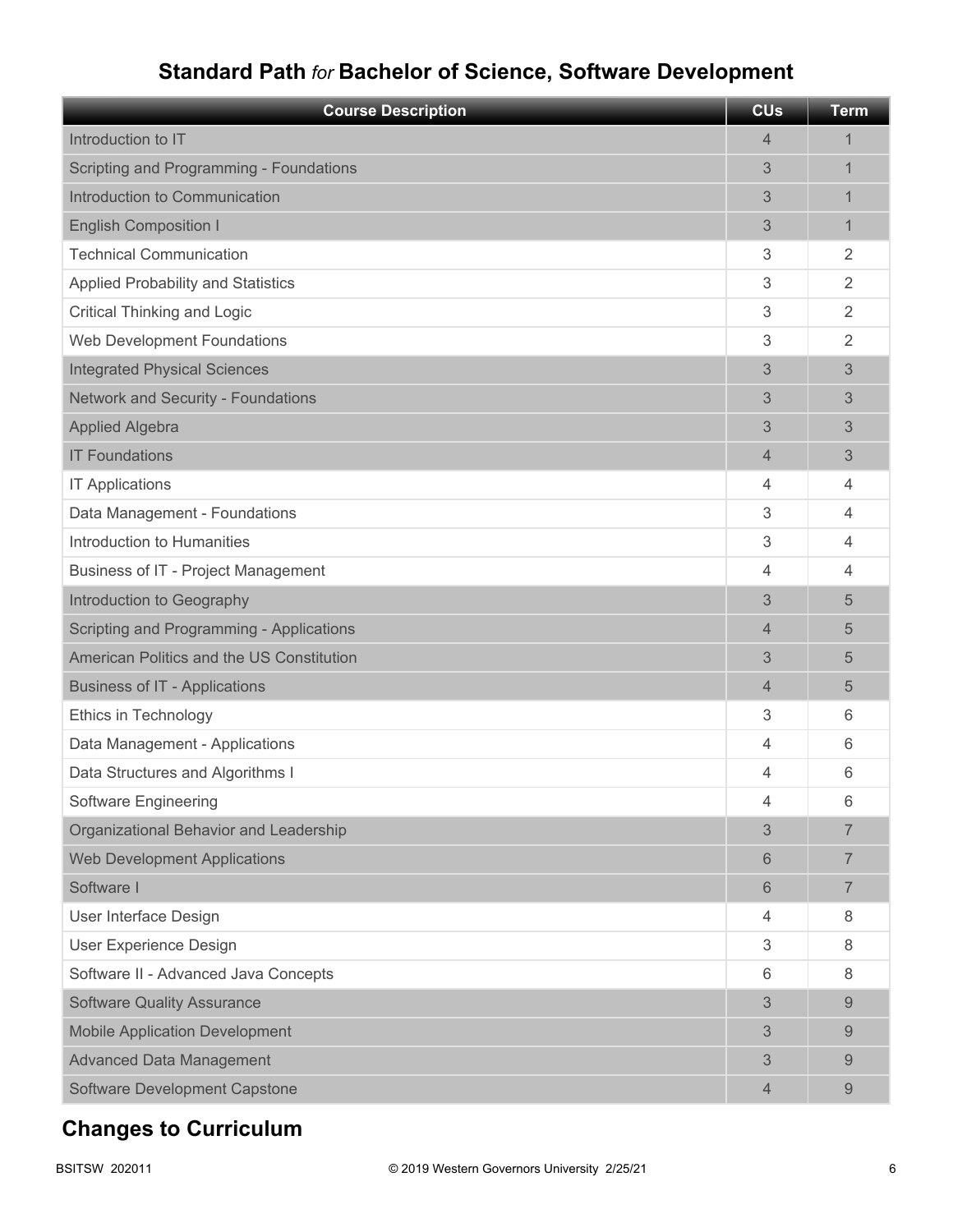WGU publishes an Institutional Catalog, which describes the academic requirements of each degree program. Although students are required to complete the program version current at the time of their enrollment, WGU may modify requirements and course offerings within that version of the program to maintain the currency and relevance of WGU's competencies and programs. When program requirements are updated, students readmitting after withdrawal from the university will be expected to re-enter into the most current catalog version of the program.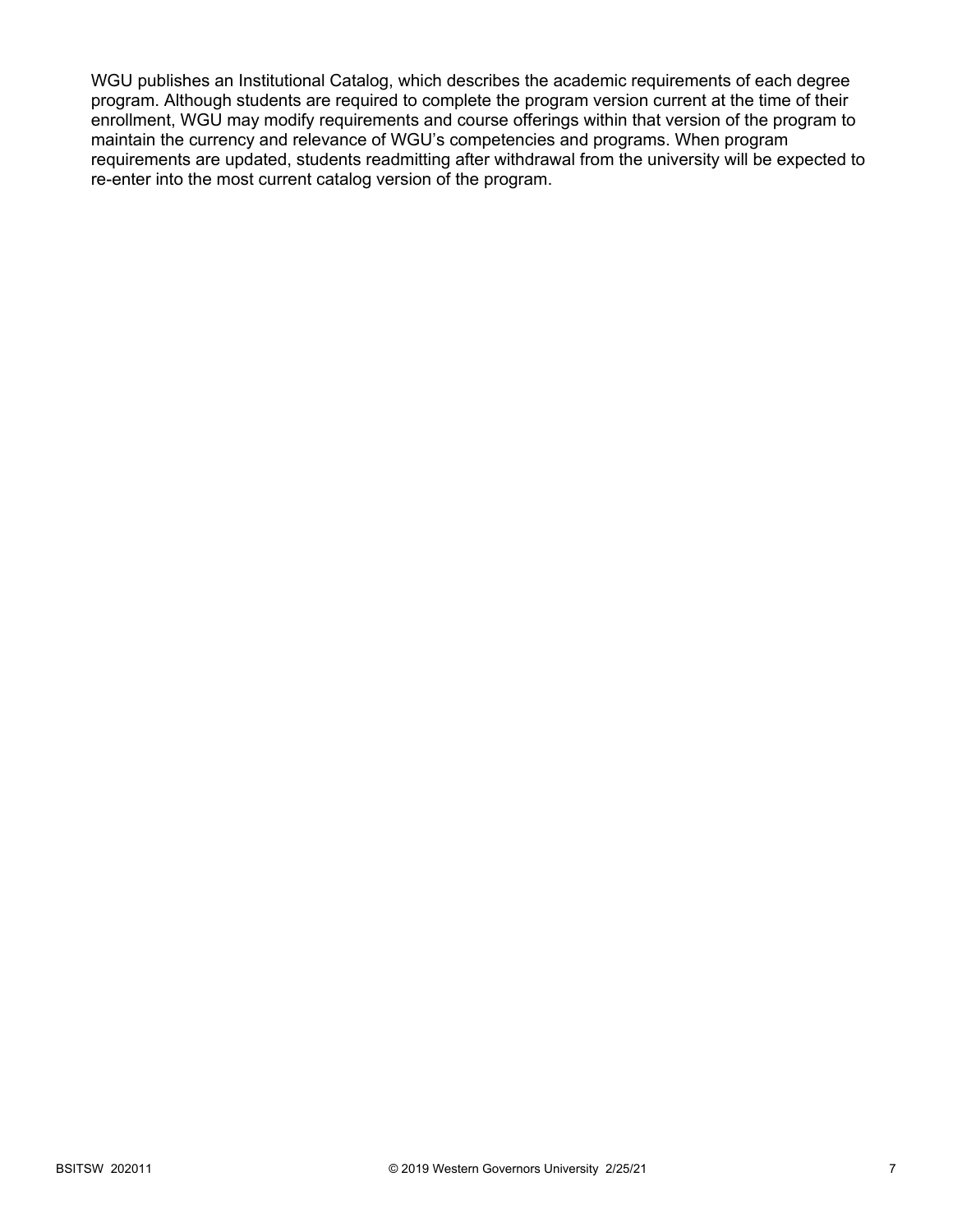# **Areas of Study** for **Bachelor of Science, Software Development**

The following section includes the areas of study in the program, with their associated courses. Your specific learning resources and level of instructional support will vary based on the individual competencies you bring to the program and your confidence in developing the knowledge, skills, and abilities required in each area of the degree. The Degree Plan and learning resources are dynamic, so you need to review your Degree Plan and seek the advice of your mentor regarding the resources before you purchase them.

### **IT Fundamentals**

### **Introduction to IT**

Introduction to IT examines information technology as a discipline and the various roles and functions of the IT department as business support. Students are presented with various IT disciplines including systems and services, network and security, scripting and programming, data management, and business of IT, with a survey of technologies in every area and how they relate to each other and to the business.

*This course covers the following competencies:*

- *Begin your course by discussing your course planning tool report with your instructor and creating your personalized course plan together.*
- *The graduate describes IT as a discipline and discusses the history and future of computing as well as the currently used infrastructure.*
- *The graduate describes information technology systems and their role in converting data to organizational knowledge.*
- *The graduate identifies the role of different types of software in a computing environment and explains the fundamentals of software development.*
- *The graduate recognizes and describes functions of basic computer hardware components.*
- *The graduate describes the structure, function, and security associated with networks.*
- *The graduate identifies common software architectures, development techniques, and the relationship between software and its environment.*
- *The graduate explains the structure and function of databases.*
- *The graduate explains the role of technology in today's business environment and describes basic concepts of project management.*
- *The graduate evaluates ethical concerns involved in the use of technology.*

### **IT Foundations**

IT Foundations is the first course in a two-part series preparatory for the CompTIA A+ exam, Part I. Students will gain an understanding of personal computer components and their functions in a desktop system; computer data storage and retrieval; classifying, installing, configuring, optimizing, upgrading, and troubleshooting printers, laptops, portable devices, operating systems, networks, and system security; recommending appropriate tools, diagnostic procedures, preventative maintenance and troubleshooting techniques for personal computer components in a desktop system; strategies for identifying, preventing, and reporting safety hazards and environmental/human accidents in a technological environments; and effective communication with colleagues and clients as well as job-related professional behavior.

- *Begin your course by discussing your course planning tool report with your instructor and creating your personalized course plan together.*
- *The graduate configures client-side virtualization to meet organizational requirements.*
- *The graduate determines appropriate diagnostic and repair strategies for common personal computer hardware, access to network resources, and network connectivity.*
- *The graduate recommends appropriate strategies for classifying, installing, configuring, optimizing, upgrading, and troubleshooting laptops and mobile devices.*
- *The graduate recommends appropriate strategies for classifying, installing, configuring, optimizing, and upgrading basic network types.*
- *The graduate demonstrates an understanding of personal computer components and their function in a desktop*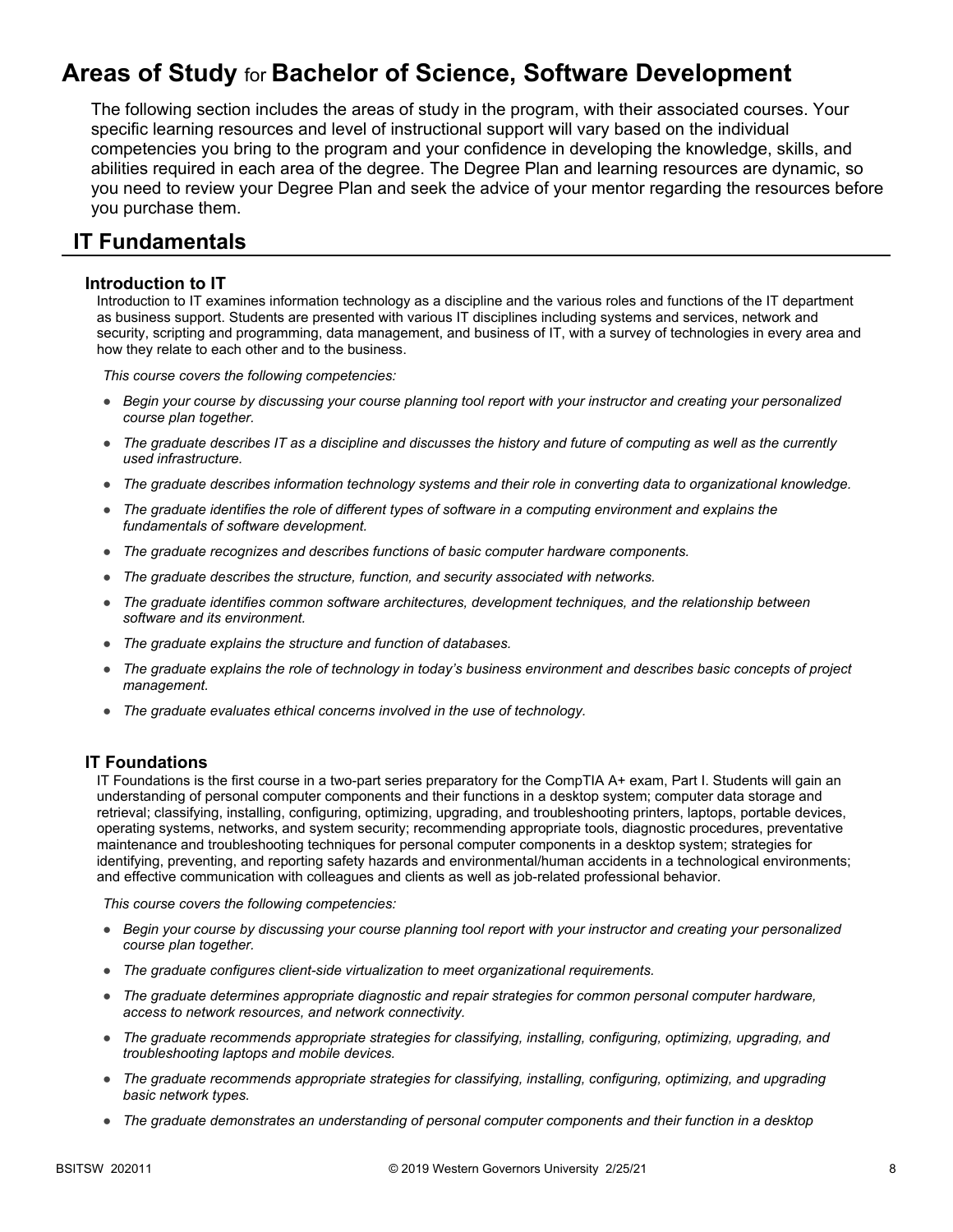### **IT Applications**

IT Applications is a continuation of the IT Foundations course preparatory for the CompTIA A+ exam, Part II. Students will gain an understanding of personal computer components and their functions in a desktop system. Also covered is computer data storage and retrieval including classifying, installing, configuring, optimizing, upgrading, and troubleshooting printers, laptops, portable devices, operating systems, networks, and system security. Other areas include recommending appropriate tools, diagnostic procedures, preventative maintenance, and troubleshooting techniques for personal computer components in a desktop system. The course then finishes with strategies for identifying, preventing, and reporting safety hazards and environmental/human accidents in a technological environment, and effective communication with colleagues and clients as well as job-related professional behavior. This course builds on the understanding of hardware from IT Foundations and is designed to build the skills to support 4 core components: Operating Systems, Security, Software Troubleshooting, and Operational Procedures. These are core competencies for IT professionals from cloud engineers to data analysts, and will empower you with a better understanding of the tools used during your career. The following course is a prerequisite: C393 IT Foundations.

*This course covers the following competencies:*

- *Begin your course by discussing your course planning tool report with your instructor and creating your personalized course plan together.*
- *The graduate determines appropriate tools, diagnostic procedures, preventive maintenance, security, malware removal, and troubleshooting techniques for common personal computer and mobile operating systems (mobile and personal computer) and applications.*
- *The graduate determines appropriate strategies to implement documentation, change management and disaster*  recovery, and explain common safety, environmental concerns; explain addressing prohibited content; use professional *communication techniques.*
- *The graduate determines appropriate strategies for classifying, installing, configuring, optimizing, upgrading, and troubleshooting computer operating systems.*
- *The graduate determines appropriate strategies for classifying, controlling access, setting permission, configuring, optimizing, and upgrading basic system security.*

# **Scripting and Programming**

### **Scripting and Programming - Foundations**

Scripting and Programming - Foundations provides an introduction to programming, covering basic elements such as variables, data types, flow control, and design concepts. The course is language-agnostic in nature, ending in a survey of languages and introduces the distinction between interpreted and compiled languages. There are no prerequisites for this course.

*This course covers the following competencies:*

- *Begin your course by discussing your course planning tool report with your instructor and creating your personalized course plan together.*
- *The graduate examines basic computer programming elements, including data types, constants, variables, operators, and expressions.*
- *The graduate determines how to achieve programming goals through functions and control structure.*
- *The graduate interprets algorithms.*
- *The graduate describes steps of the software design process.*
- *The graduate compares various scripting and programming languages.*

# **General Education**

### **Introduction to Communication**

This introductory communication course allows candidates to become familiar with the fundamental communication theories and practices necessary to engage in healthy professional and personal relationships. Candidates will survey human communication on multiple levels and critically apply the theoretical grounding of the course to interpersonal, intercultural, small group, and public presentational contexts. The course also encourages candidates to consider the influence of language, perception, culture, and media on their daily communicative interactions. In addition to theory, candidates will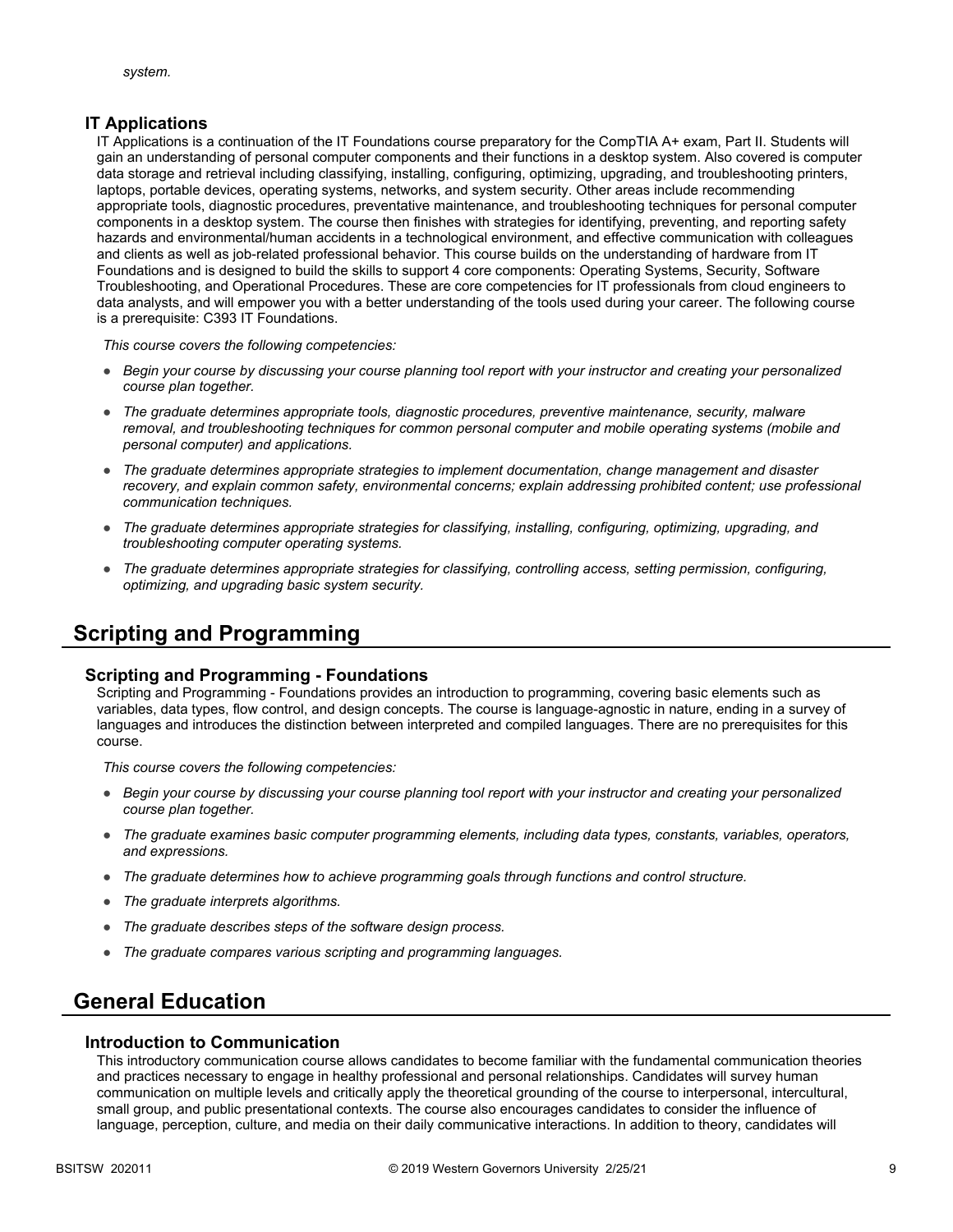engage in the application of effective communication skills through systematically preparing and delivering an oral presentation. By practicing these fundamental skills in human communication, candidates become more competent communicators as they develop more flexible, useful, and discriminatory communicative practices in a variety of contexts. Note: There are references within this video to Taskstream. If Taskstream is not part of your student experience, please disregard, and locate your task(s) within your course.

*This course covers the following competencies:*

- *Begin your course by discussing your course planning tool report with your instructor and creating your personalized course plan together.*
- *The graduate applies foundational elements of effective communication.*
- *The graduate applies appropriate communication strategies in interpersonal and group contexts.*
- *The graduate utilizes appropriate presentational communication strategies in personal and professional settings.*

### **English Composition I**

English Composition I introduces candidates to the types of writing and thinking that are valued in college and beyond. Candidates will practice writing in several genres with emphasis placed on writing and revising academic arguments. Instruction and exercises in grammar, mechanics, research documentation, and style are paired with each module so that writers can practice these skills as necessary. Composition I is a foundational course designed to help candidates prepare for success at the college level. There are no prerequisites for English Composition I.

*This course covers the following competencies:*

- *Begin your course by discussing your course planning tool report with your instructor and creating your personalized course plan together.*
- *The graduate applies appropriate grammatical rules, sentence structure, and writing conventions.*
- *The graduate selects appropriate rhetorical strategies that improve writing and argumentation.*
- *The graduate appropriately uses a given writing style.*
- *The graduate uses appropriate writing and revision strategies.*
- *The graduate integrates credible and relevant sources into written arguments.*
- *The graduate composes an appropriate narrative for a given context.*
- *The graduate composes an appropriate argumentative essay for a given context.*

### **Applied Probability and Statistics**

Applied Probability and Statistics helps candidates develop competence in the fundamental concepts of basic statistics including introductory algebra and graphing; descriptive statistics; regression and correlation; and probability. Statistical data and probability are used in everyday life, science, business, information technology, and educational settings to make informed decisions about the validity of studies and the effect of data on decisions. This course discusses what constitutes sound research design and how to appropriately model phenomena using statistical data. Additionally, the content covers simple probability calculations based on events that occur in the business and IT industries. No prerequisites are required for this course.

- *Begin your course by discussing your course planning tool report with your instructor and creating your personalized course plan together.*
- *The graduate applies the operations, processes, and procedures of fractions, decimals, and percentages to evaluate quantitative expressions.*
- *The graduate applies the operations, processes, and procedures of basic algebra to evaluate quantitative expressions, and to solve equations and inequalities.*
- *The graduate evaluates categorical and quantitative data pertaining to a single variable using appropriate graphical displays and numerical measures.*
- *The graduate evaluates the relationship between two variables through interpretation of visual displays and numerical measures.*
- *The graduate evaluates the relationship between two quantitative variables through correlation and regression.*
- *The graduate applies principles and methods of probability-based mathematics to explain and solve problems.*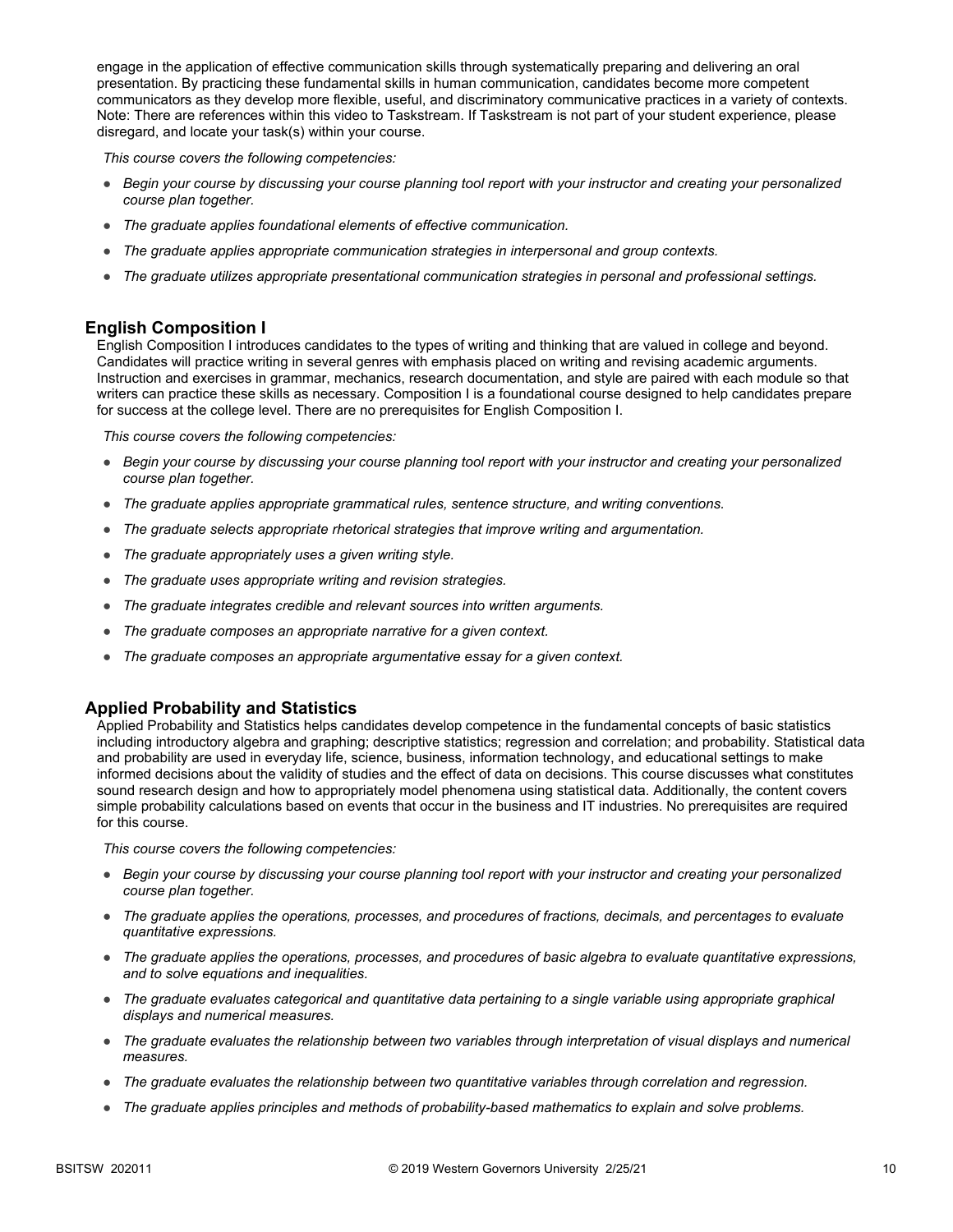### **Critical Thinking and Logic**

Reasoning and Problem Solving helps candidates internalize a systematic process for exploring issues that takes them beyond an unexamined point of view and encourages them to become more self-aware thinkers by applying principles of problem identification and clarification, planning and information gathering, identifying assumptions and values, analyzing and interpreting information and data, reaching well-founded conclusions, and identifying the role of critical thinking in disciplines and professions.

*This course covers the following competencies:*

- *Begin your course by discussing your course planning tool report with your instructor and creating your personalized course plan together.*
- *The graduate analyzes open-ended problems by learning about the problem and evaluating the accuracy and relevance of different perspectives on the problem.*
- *The graduate evaluates different sources representing a range of perspectives on a problem in order to weigh the implications and consequences of different solutions to the problem.*
- *The graduate identifies internal and external biases and assumptions related to a problem, and evaluates the influence and validity of these biases and assumptions.*
- *The graduate synthesizes information to understand a problem's complexities and potential solutions, and then evaluates the reasoning and evidence in support of these different solutions.*
- *The graduate logically brings together information to arrive at a viable solution to a problem, and then clearly and accurately communicates the results.*
- *The graduate recognizes the value of critical thinking in identifying and understanding the underlying structures of the disciplines and professions.*

#### **Integrated Physical Sciences**

This course provides students with an overview of the basic principles and unifying ideas of the physical sciences: physics, chemistry, and earth sciences. Course materials focus on scientific reasoning and practical, everyday applications of physical science concepts to help students integrate conceptual knowledge with practical skills.

*This course covers the following competencies:*

- *Begin your course by discussing your course planning tool report with your instructor and creating your personalized course plan together.*
- *The graduate describes the nature and process of science.*
- *The graduate examines applications of physics including fundamental concepts such as forces, motion, energy, and waves.*
- *The graduate examines applications of key chemistry concepts including the structure of matter and the behavior and conservation of matter in chemical reactions.*
- *The graduate describes the underlying organization, interactions, and processes within the Earth system including the Earth's structure and atmosphere, and Earth's interactions within the solar system.*

### **Applied Algebra**

Applied Algebra is designed to help candidates develop competence in working with functions, working with the algebra of functions, and using some applied properties of functions. Candidates will learn how to apply different kinds of functions to relevant, real-life examples. From there, the algebra of several families of functions will be explored, including linear, polynomial, exponential, and logistic functions. Candidates will also learn about relevant, applicable mathematical properties of each family of functions, including rate of change, concavity, maximizing/minimizing, and asymptotes. These properties will be used to solve problems related to a WGU major and make sense of problems in everyday living. Candidates should complete Applied Probability and Statistics or its equivalent prior to engaging in Applied Algebra.

- *Begin your course by discussing your course planning tool report with your instructor and creating your personalized course plan together.*
- *The graduate interprets the real-world meaning of various functions based on notation, graphical representations, and data representations.*
- *The graduate applies linear functions and their properties to real-world problems.*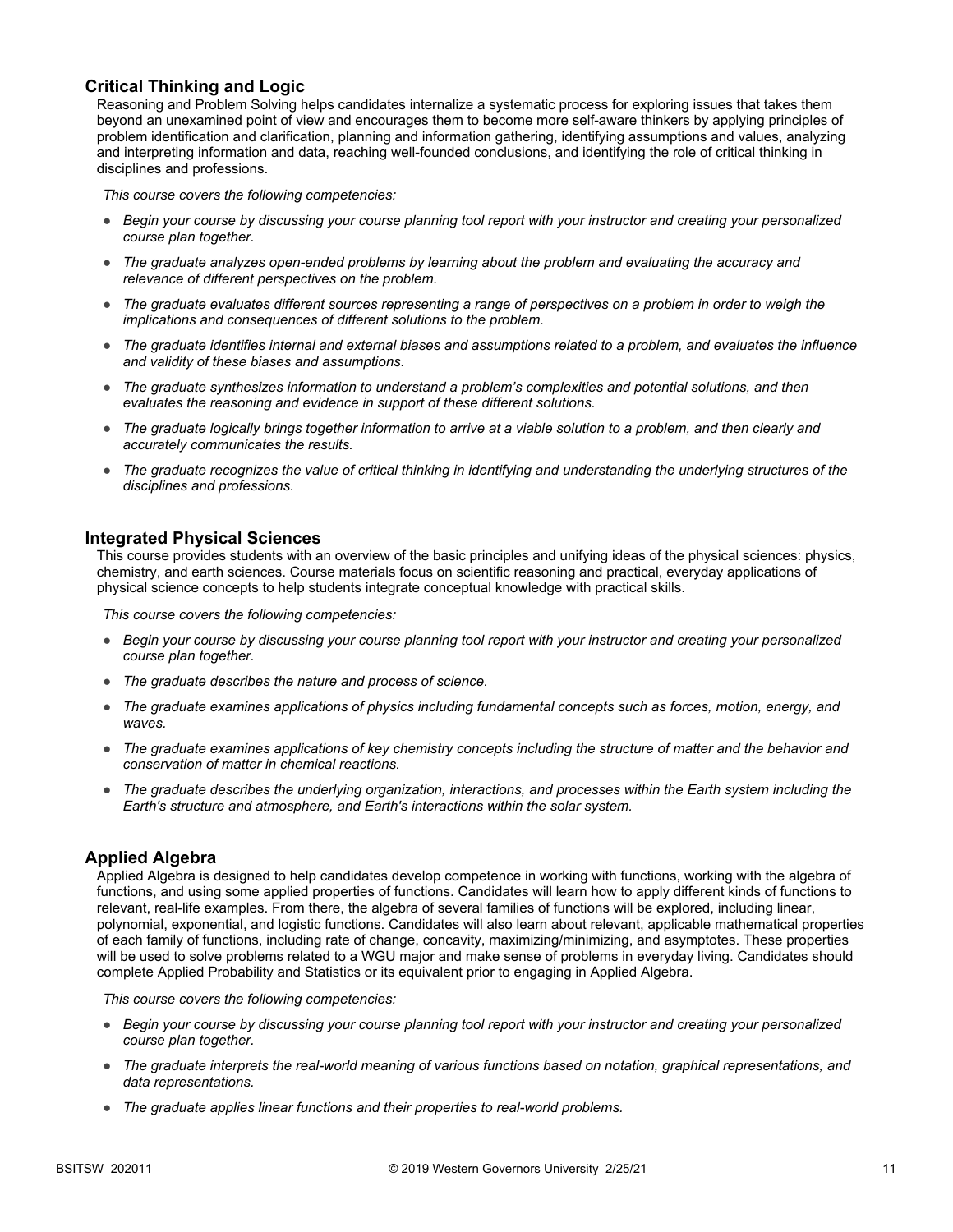- *The graduate applies polynomial functions and their properties to real-world problems.*
- *The graduate applies exponential functions and their properties to real-world problems.*
- *The graduate applies logistic functions and their properties to real-world problems.*
- *The graduate analyzes graphical depictions of real-world situations using functional properties.*
- *The graduate verifies the validity of a given model.*

#### **Introduction to Humanities**

This introductory humanities course allows candidates to practice essential writing, communication, and critical thinking skills necessary to engage in civic and professional interactions as mature, informed adults. Whether through studying literature, visual and performing arts, or philosophy, all humanities courses stress the need to form reasoned, analytical, and articulate responses to cultural and creative works. Studying a wide variety of creative works allows candidates to more effectively enter the global community with a broad and enlightened perspective.

*This course covers the following competencies:*

- *Begin your course by discussing your course planning tool report with your instructor and creating your personalized course plan together.*
- *The graduate assesses the development of humans through the study of key concepts, disciplines, and primary influences of the humanities.*
- *The graduate analyzes the primary contributions and characteristics of humanities during the Classical period.*
- *The graduate analyzes the primary contributions and characteristics of humanities during the Renaissance.*
- *The graduate analyzes the primary contributions and characteristics of humanities during the Neoclassical and Enlightenment period.*
- *The graduate analyzes the primary contributions and characteristics of humanities during the Romantic period.*
- *The graduate analyzes the primary contributions and characteristics of humanities during the Realism movement.*

#### **Introduction to Geography**

This course will discuss geographic concepts, places and regions, physical and human systems, and the environment.

*This course covers the following competencies:*

- *Begin your course by discussing your course planning tool report with your instructor and creating your personalized course plan together.*
- *The graduate can describe and discuss fundamental concepts in geography.*
- *The graduate can describe and discuss places and regions.*
- *The graduate can describe and discuss physical systems.*
- *The graduate can describe and discuss human systems.*
- *The graduate can describe and discuss environment.*

#### **American Politics and the US Constitution**

American Politics and the U.S. Constitution examines the evolution of representative government in the United States and the changing interpretations of the civil rights and civil liberties protected by the Constitution. This course will give candidates an understanding of the powers of the branches of the federal government, the continual tensions inherent in a federal system, the shifting relationship between state and federal governments, and the interactions between elected officials and the ever-changing electorate. This course will focus on such topics as the role of a free press in a democracy, the impact of changing demographics on American politics, and the debates over and expansion of civil rights. Upon completion of the course, candidates should be able to explain the basic functions of the federal government, describe the forces that shape American policy and politics, and be better prepared to participate in America's civic institutions. This course has no prerequisite.

- *Begin your course by discussing your course planning tool report with your instructor and creating your personalized course plan together.*
- *The graduate describes the influence of competing political ideologies on the development of the United States*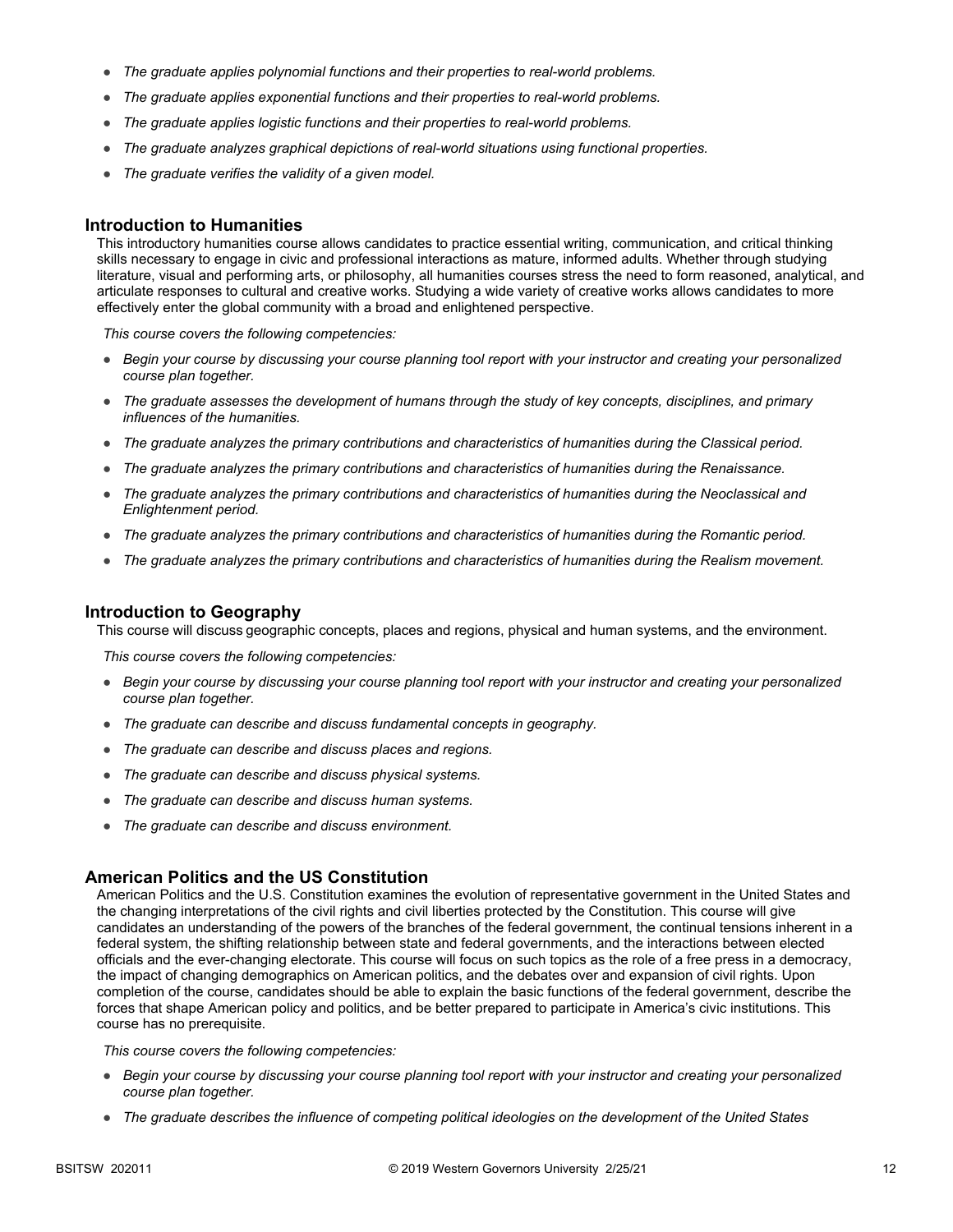*government.*

- *The graduate explains how the structure and powers of the United States government interact to form public policy.*
- *The graduate examines the influence of political parties, citizens, and non-governmental organizations on elections and other political processes inside a participatory democracy.*
- *The graduate examines the struggle to balance individual liberty, public order, and state's rights.*
- *The graduate examines the influence of the media, public opinion, and political discourse on American democracy.*

### **Ethics in Technology**

Ethics in Technology examines the ethical considerations of technology in each of four categories: privacy, accuracy, property, and access. The course presents a range of technologies and issues that challenge technologists in the field of information ethics. Candidates are introduced to a decision-making process as informed by ethical frameworks that outline key ethical considerations within the technologies presented. Candidates will study specific cases to help inform their professional responsibilities in how to navigate the important controversies in topics such as surveillance, social media, hacking, data manipulation, plagiarism and piracy, artificial intelligence, responsible innovation, and the digital divide. This course has no prerequisites.

*This course covers the following competencies:*

- *Begin your course by discussing your course planning tool report with your instructor and creating your personalized course plan together.*
- *The graduate explains the role of ethical principles (i.e. theories, concepts, frameworks) in ethical decision-making in the information age.*
- *The graduate explains how IT professionals address ethical challenges regarding data privacy.*
- *The graduate explains how IT professionals address ethical challenges regarding data accuracy.*
- *The graduate explains how IT professionals address ethical challenges regarding data property.*
- *The graduate explains how IT professionals address ethical challenges regarding data access.*
- *The graduate explains how IT professional address the role of professionals standards and codes of conduct in ethical decision-making.*

### **Technical Communication**

#### **Technical Communication**

This course covers basic elements of technical communication, including professional written communication proficiency; the ability to strategize approaches for different audiences; and technical style, grammar, and syntax proficiency.

*This course covers the following competencies:*

- *Begin your course by discussing your course planning tool report with your instructor and creating your personalized course plan together.*
- *The graduate integrates basic elements of professional discourse, including audience analysis, the writing process, correct grammar, and appropriate design elements, into technical communication artifacts.*
- *The graduate makes strategic and appropriate communication decisions based on the audience.*
- *The graduate creates various technically written artifacts using appropriate technical communication concepts.*

### **Web Development**

#### **Web Development Foundations**

This course introduces students to web design and development by presenting them with HTML5 and Cascading Style Sheets (CSS), the foundational languages of the web, by reviewing media strategies and by using tools and techniques commonly employed in web development.

*This course covers the following competencies:*

● *Begin your course by discussing your course planning tool report with your instructor and creating your personalized course plan together.*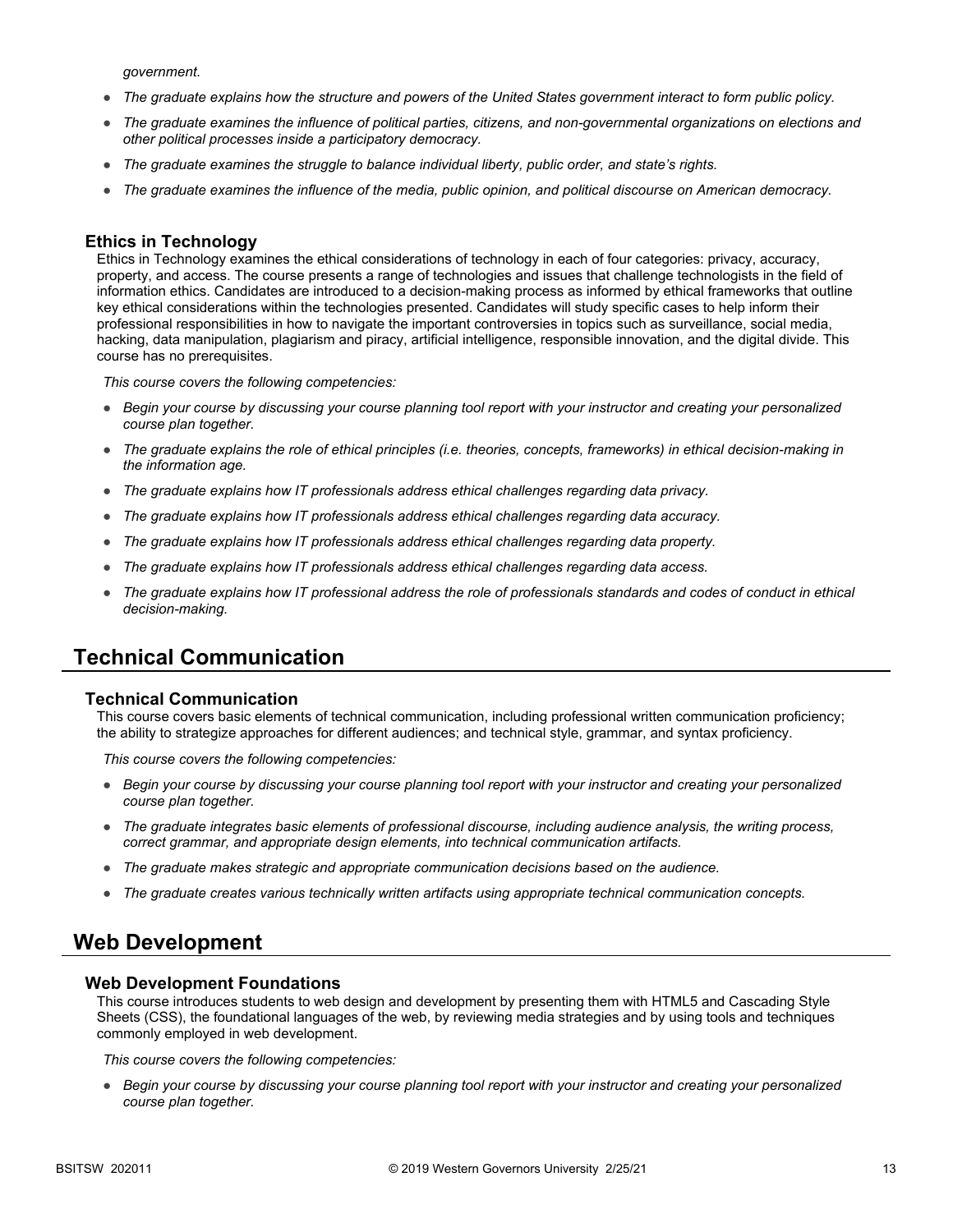- *The graduate creates web pages using a graphic user interface (GUI) editor as well as basic HTML5 and CSS 3 elements.*
- *The graduate develops a plan for creating and maintaining a website that addresses specific business needs while maintaining industry and ethical standards.*

### **Web Development Applications**

This course builds upon a student's manual coding skills by teaching how to develop web documents and pages using the web development trifecta: Hypertext Markup Language version 5 (HTML5), Cascading Style Sheets version 3 (CSS3), and JavaScript. Students will utilize the skills learned in this course to create web documents and pages that easily adapt to display on both traditional and mobile devices. In addition, students will learn techniques for code validation and testing, form creation, inline form field validation, and mobile design for browsers and apps, including Responsive Web Design (RWD).

*This course covers the following competencies:*

- *Begin your course by discussing your course planning tool report with your instructor and creating your personalized course plan together.*
- *The graduate assembles web pages by using, creating, and validating HTML5 code.*
- *The graduate develops web documents using CSS3 to position and format content, to enhance accessibility, and to create effects such as transformations, transitions, and animations.*
- *The graduate uses JavaScript to enhance web development and design.*
- *The graduate improves the functionality of web pages using HTML5 APIs to add features such as geolocation, dragand-drop, canvas, and offline web applications.*
- *The graduate validates user input forms using both HTML5 and JavaScript techniques.*
- *The graduate develops web pages tested for compatibility between traditional and mobile devices.*

#### **User Interface Design**

This course covers tools and techniques employed in user interface design, including web and mobile applications. Concepts of clarity, usability, and detectability are included in this course, as well as other design elements such as color schemes, typography, and layout. Techniques like wireframing, usability testing, and SEO optimization are also covered.

*This course covers the following competencies:*

- *Begin your course by discussing your course planning tool report with your instructor and creating your personalized course plan together.*
- *The graduate describes user interface design project constructs.*
- *The graduate describes the user interface design process.*
- *The graduate explains the relationship between the user and the site design.*
- *The graduate explains user interface design principles.*
- *The graduate builds a web page wireframe.*
- *The graduate creates multiple web pages, using best practices in design technique.*
- *The graduate creates a navigation hierarchy for a website.*
- *The graduate analyzes best practices in designing interactive elements of User Interfaces.*
- *The graduate explains the best practice strategies for maintaining websites, including Search Engine Optimization.*

### **Network and Security**

#### **Network and Security - Foundations**

Network and Security - Foundations introduces students to the components of a computer network and the concept and role of communication protocols. The course covers widely used categorical classifications of networks (e.g., LAN, MAN, WAN, WLAN, PAN, SAN, CAN, and VPN) as well as network topologies, physical devices, and layered abstraction. The course also introduces students to basic concepts of security, covering vulnerabilities of networks and mitigation techniques, security of physical media, and security policies and procedures. This course has no prerequisites.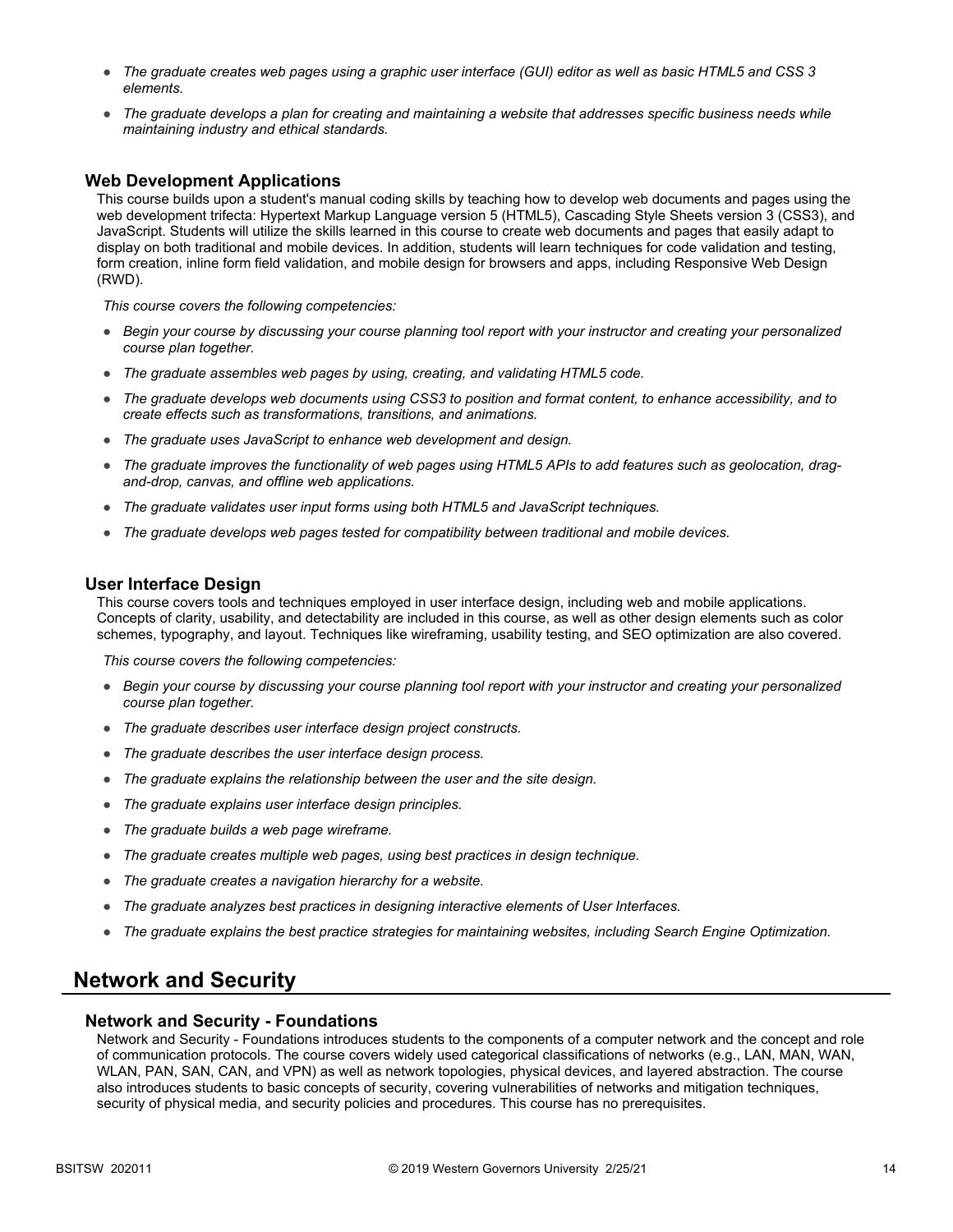*This course covers the following competencies:*

- *Begin your course by discussing your course planning tool report with your instructor and creating your personalized course plan together.*
- *The graduate identifies fundamental networking concepts to support an organization.*
- *The graduate identifies the fundamentals of network security concepts to support an organization.*
- *The graduate determines appropriate network security operations to protect an organization's assets.*

### **Data Management**

#### **Data Management - Foundations**

This course introduces students to the concepts and terminology used in the field of data management. Students will be introduced to Structured Query Language (SQL) and will learn how to use Data Definition Language (DDL) and Data Manipulation Language (DML) commands to define, retrieve, and manipulate data. This course covers differentiations of data—structured vs. unstructured and quasi-structured (relational, hierarchical, XML, textual, visual, etc); it also covers aspects of data management (quality, policy, storage methodologies). Foundational concepts of data security are included.

*This course covers the following competencies:*

- *Begin your course by discussing your course planning tool report with your instructor and creating your personalized course plan together.*
- *The graduate explains how data, databases, and data management are used in today's organizations.*
- *The graduate analyzes the relational model of data.*
- *The graduate implements SQL concepts and coding.*
- *The graduate demonstrates an understanding of the concepts involved in the modeling of data.*
- *The graduate demonstrates appropriate strategies to normalize data.*
- *The graduate interprets the concepts of analytical processing within the context of business intelligence.*

### **Data Management - Applications**

This course covers conceptual data modeling and provides an introduction to MySQL. Students will learn how to create simple to complex SELECT queries including subqueries and joins, and students will also learn how to use SQL to update and delete data. Topics covered in this course include exposure to MySQL; developing physical schemas; creating and modifying databases, tables, views, foreign keys/primary keys (FKs/PKs), and indexes; populating tables; and developing simple Select-From-Where (SFW) queries to complex 3+ table join queries.

*This course covers the following competencies:*

- *Begin your course by discussing your course planning tool report with your instructor and creating your personalized course plan together.*
- *The graduate creates conceptual data models and translates them into physical schemas.*
- *The graduate creates databases utilizing SQL Data Definition Language (DDL) in MySQL environment.*
- *The graduate writes code to create and modify tables and views employing SQL Data Definition Language (DDL) in MySQL environment.*
- *The graduate writes code to create and modify Primary Keys (PKs) and Foreign Keys (FKs) and Indexes with SQL Data Definition Language (DDL) in MySQL environment.*
- The graduate populates tables with insert, update, and delete using DML in MySQL environment.
- *The graduate creates simple Select-From-Where (SFW) and complex 3+ table join queries with Data Manipulation Language (DML) in MySQL environment.*

#### **Advanced Data Management**

Advanced Data Management enables organizations to extract and analyze raw data. Skillful data management allows organizations to discover and explore data in ways that uncover trends, issues, and their root causes. In turn, businesses are better equipped to capitalize on opportunities and more accurately plan for the future. As organizations continue to extract larger and more detailed volumes of data, the need is rapidly growing for IT professionals possessing data management skills. These skills include performing advanced relational data modeling as well as designing data marts,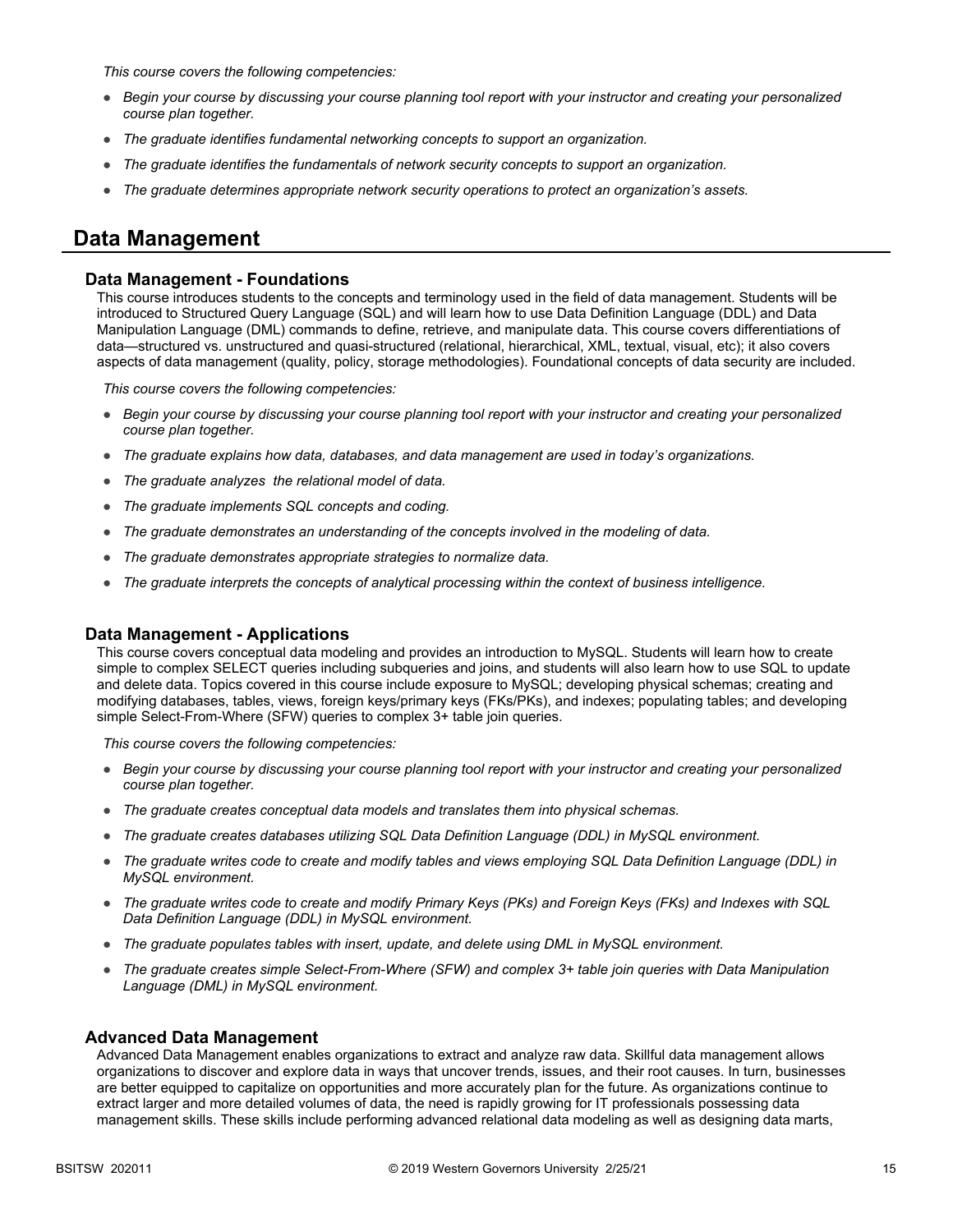lakes, and warehouses. This course will empower software developers with the skills to build business logic at the database layer to employ more stability and higher data-processing speeds. Data analysts will gain the ability to automate common tasks to summarize and integrate data as they prepare it for analysis. Data Management is a prerequisite for this course.

*This course covers the following competencies:*

- *Begin your course by discussing your course planning tool report with your instructor and creating your personalized course plan together.*
- *The graduate writes complex SQL statements in order to implement functions, stored procedures, and triggers to prepare data sets for data analysis and manipulation.*
- *The graduate configures data extraction, transformation, and loading tasks in order to automate data integration.*

### **Business of IT**

### **Business of IT - Project Management**

In this course, students will build on industry standard concepts, techniques, and processes to develop a comprehensive foundation for project management activities. During a project's life cycle, students will develop the critical skills necessary to initiate, plan, execute, monitor, control, and close a project. Students will apply best practices in areas such as scope management, resource allocation, project planning, project scheduling, quality control, risk management, performance measurement, and project reporting. This course prepares students for the following certification exam: CompTIA Project+.

*This course covers the following competencies:*

- *Begin your course by discussing your course planning tool report with your instructor and creating your personalized course plan together.*
- *The graduate applies key project management processes to guide business initiatives.*
- *The graduate determines the impact of project constraints and influences to manage risk.*
- *The graduate applies communication methods and change control processes to maintain clarity of project plans, activities, and changes for stakeholders.*
- *The graduate determines project tools and documentation methods to measure and monitor project performance.*

#### **Business of IT - Applications**

Business of IT—Applications examines Information Technology Infrastructure Library (ITIL®) terminology, structure, policies, and concepts. Focusing on the management of information technology (IT) infrastructure, development, and operations, students will explore the core principles of ITIL practices for service management to prepare them for careers as IT professionals, business managers, and business process owners. This course has no prerequisites.

*This course covers the following competencies:*

- *Begin your course by discussing your course planning tool report with your instructor and creating your personalized course plan together.*
- *The graduate understands the key concepts of service management.*
- *The graduate understands how the ITIL guiding principles can help an organization adopt and adapt service management.*
- *The graduate understands the four dimensions of service management.*
- *The graduate understands the purpose and components of the ITIL service value system.*
- *The graduate understands the activities of the service value chain, and how they interconnect.*
- *The graduate recognizes the purpose and key terms of 15 ITIL practices.*
- *The graduate understands 7 key ITIL practices.*

### **Software**

#### **Scripting and Programming - Applications**

Scripting and Programming - Applications for undergraduates explores the various aspects of the C++ programming language by examining its syntax, the development environment, and tools and techniques to solve some real-world problems.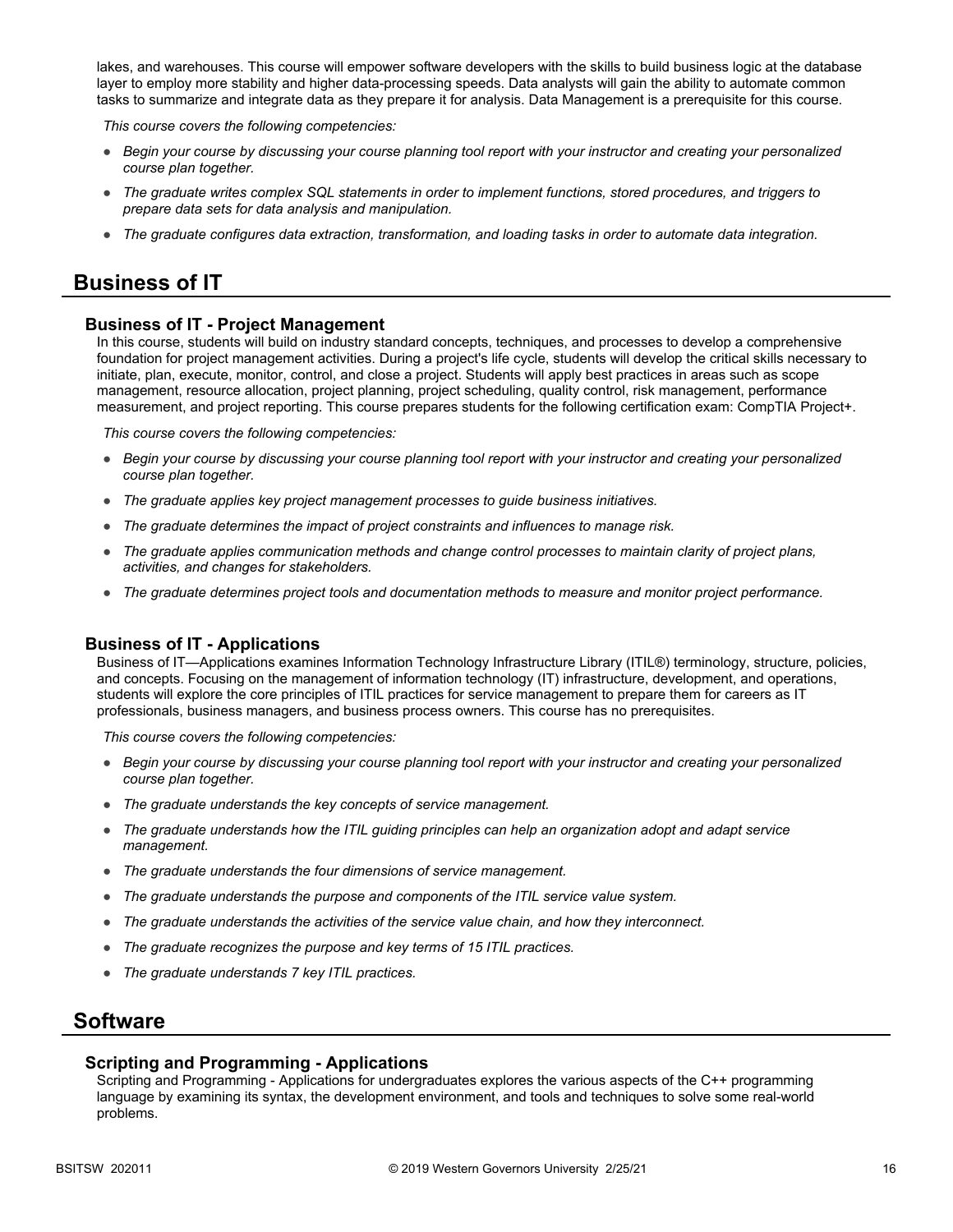*This course covers the following competencies:*

- *Begin your course by discussing your course planning tool report with your instructor and creating your personalized course plan together.*
- *The graduate applies fundamental programming concepts in a specific programming environment.*
- *The graduate prepares code which declares, initializes, and assigns values to variables of appropriate types as part of the application development process.*
- *The graduate writes code that implements decision and loop constructs to control the flow of a program.*
- *The graduate creates arrays in order to solve complex problems.*
- *The graduate applies pointers to solve complex problems.*
- *The graduate writes code that creates and manipulates functions and files.*
- *The graduate applies object-oriented programming concepts in order to create a basic application.*

### **Software Engineering**

This course introduces the concepts of software engineering to students who have completed the core courses in programming and project management. The principles build on previously acquired concepts, switching the emphasis from programming simple routines to engineering robust and scalable software solutions. This course does not cover programming, but provides an overview of software engineering processes and their challenging nature, focusing on the need for a disciplined approach to software engineering. A generic process framework provides the groundwork for formal process models. Prescriptive process models such as the waterfall model and agile development are included. An introduction to the elements and phases of software engineering is included, which explores requirements for engineering, design concepts, and software quality.

*This course covers the following competencies:*

- *Begin your course by discussing your course planning tool report with your instructor and creating your personalized course plan together.*
- *The graduate applies software engineering core principles, the generic process framework, and introductory software engineering concepts to a software project.*
- *The graduate recommends a software engineering process model for a project.*
- *The graduate interprets requirements refined through the software engineering process.*
- *The graduate designs requirements-based software solutions using software engineering design concepts and patterns.*
- *The graduate integrates software quality testing and assurance throughout the software development process.*

### **Software I**

Software I builds object-oriented programming expertise and introduces powerful new tools for Java application development. You will learn about and put into action class design, exception handling, and other object-oriented principles and constructs to develop software that meets business requirements. This course requires foundational knowledge of object-oriented programming and the Java language.

- *Begin your course by discussing your course planning tool report with your instructor and creating your personalized course plan together.*
- *The graduate designs software solutions with appropriate classes, objects, methods, and interfaces to achieve specific goals.*
- *The graduate implements object-oriented design principles (e.g., inheritance, encapsulation, and abstraction) in developing applications for ensuring the application's scalability.*
- *The graduate produces applications using high-level programming language constructs to meet business requirements.*
- *The graduate incorporates simple exception handling in application development for improving user experience and application stability.*
- *The graduate develops user interfaces to meet project requirements.*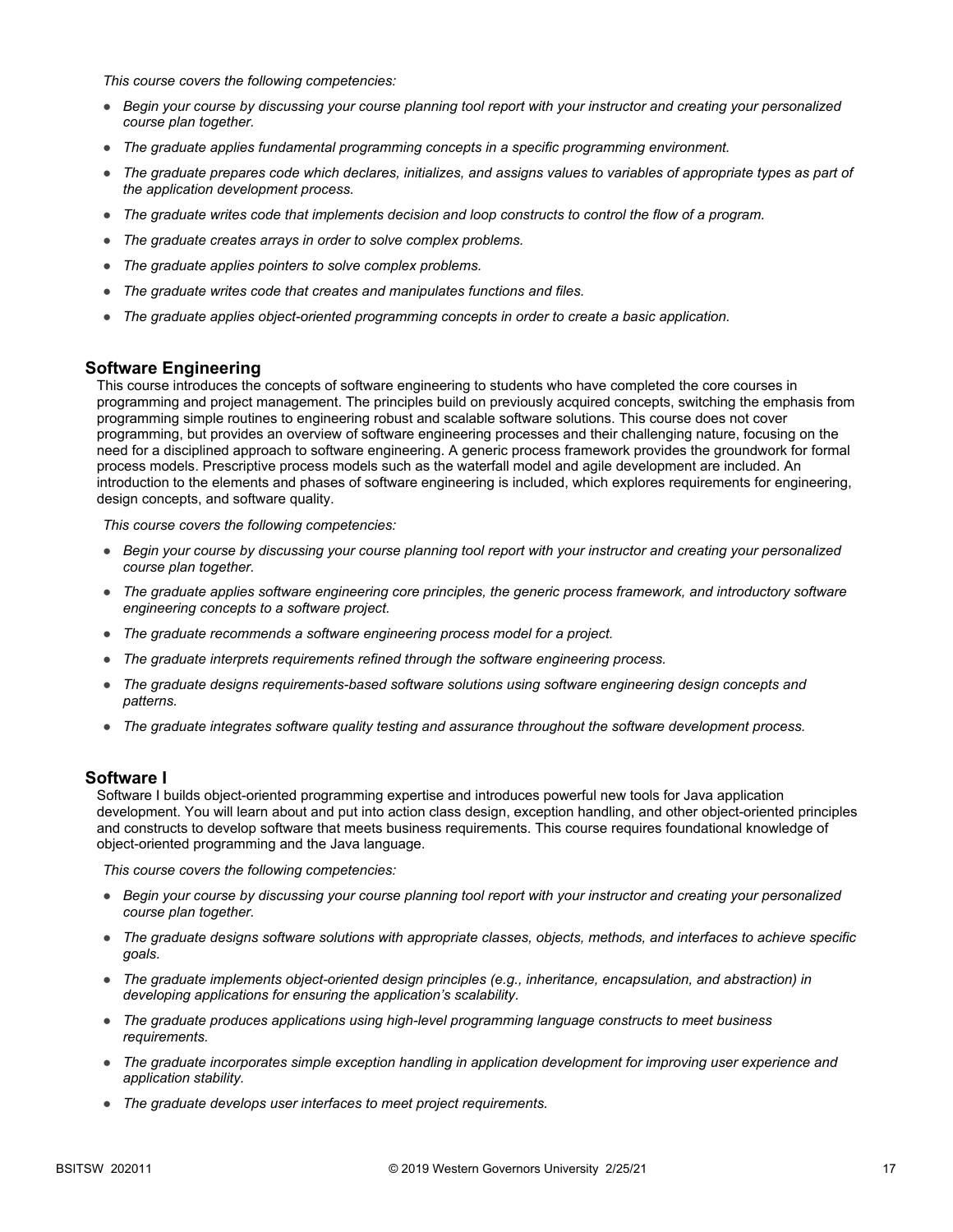### **User Experience Design**

User Experience Design explores multiple tools and techniques used in user experience design. Students are presented with an in-depth view of activities involved in the design of user experience and have the opportunity to create several deliverables, including persona profiles, information architectures, and prototypes of different levels of fidelity. In addition, the course also covers usability testing and the evaluation of quantitative and qualitative data derived from these and other experiments.

*This course covers the following competencies:*

- *Begin your course by discussing your course planning tool report with your instructor and creating your personalized course plan together.*
- *The graduate establishes user experience design processes as part of solution development.*
- *The graduate designs user-centered experiences using industry standard UX design tools and techniques.*
- *The graduate conducts usability testing for gathering actionable feedback applicable to user-centered design.*
- *The graduate evaluates qualitative and quantitative data from UX design experiments for improving the user experience.*

#### **Software II - Advanced Java Concepts**

Software II - Advanced Java Concepts refines object-oriented programming expertise and builds database and file server application development skills. You will learn about and put into action lambda expressions, collections, input/output, advanced error handling, and the newest features of Java 8 to develop software that meets business requirements. This course requires intermediate expertise in object-oriented programming and the Java language.

*This course covers the following competencies:*

- *Begin your course by discussing your course planning tool report with your instructor and creating your personalized course plan together.*
- *The graduate produces database and file server applications using advanced constructs in a high-level programming language to meet business requirements.*
- *The graduate incorporates lambda expressions in application development to meet business requirements more efficiently.*
- *The graduate incorporates streams and filters in application development to manipulate data more efficiently.*
- *The graduate applies the localization API and date/time API in application development to support end-users in various geographical regions.*
- *The graduate incorporates advanced exception control mechanisms in application development for improving user experience and application stability.*

### **Software Quality Assurance**

Software Quality Assurance applies a QA focus to every phase of the software development life cycle. This course investigates best practices for quality analysis, quality planning, and testing strategies as they pertain to the everyday practice of software development. Students will come to understand how their work fits into the bigger picture: how QA, testing, and code-writing practices interact within specific process models; the potential impact of new code on existing code or on other applications; the importance of usability, and the influence users have on the ultimate success of an application. Students will explore test plans, test cases, unit tests, integration tests, regression tests, usability tests, and test and review tools.

- *Begin your course by discussing your course planning tool report with your instructor and creating your personalized course plan together.*
- *The graduate integrates quality best practices throughout the software development life cycle to improve the quality of code.*
- *The graduate recognizes the impact of different types of tests on the software development process in the context of quality-centered software development.*
- *The graduate uses test and review tools to uncover flaws or weaknesses in code.*
- *The graduate conducts unit tests to validate code.*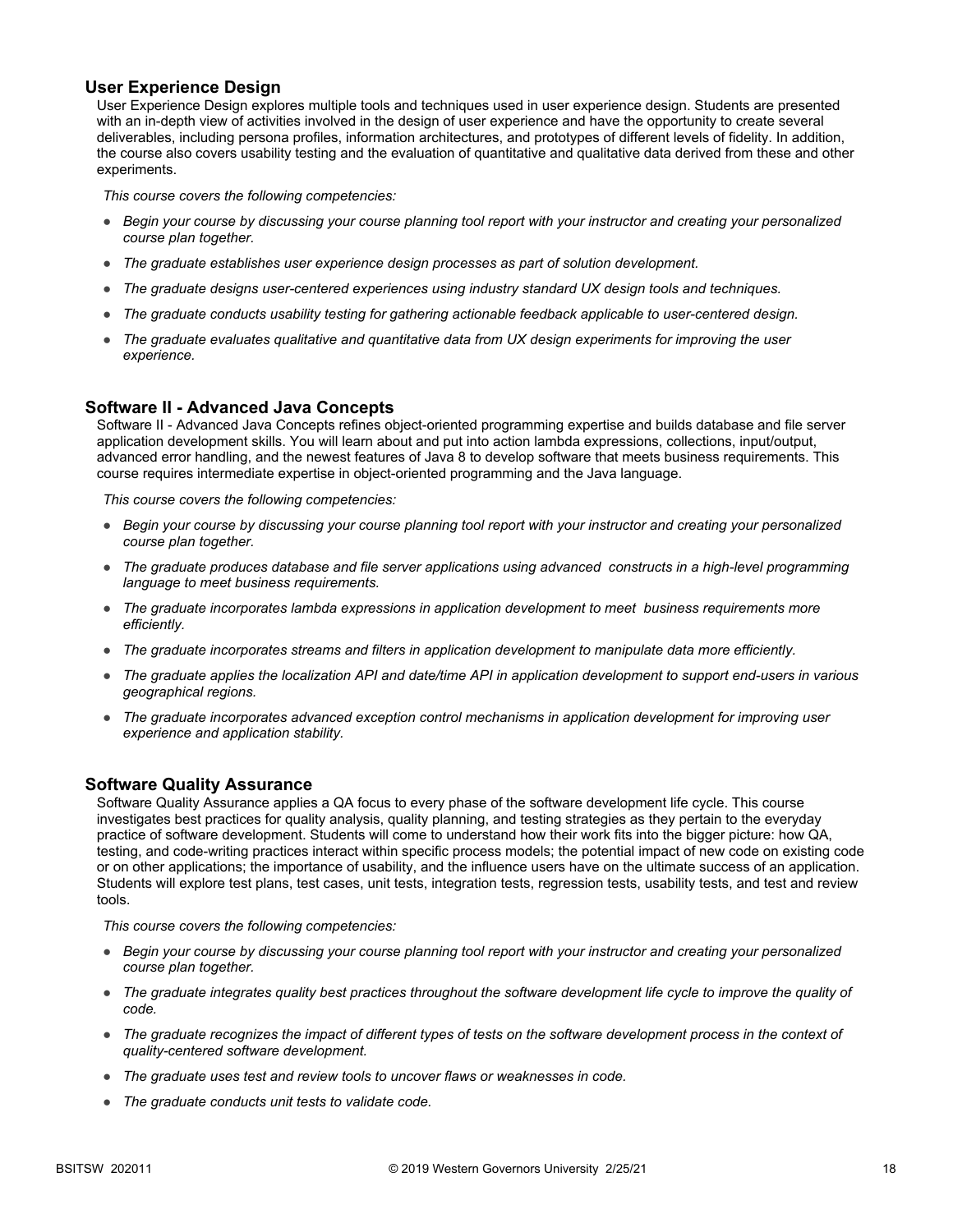# **Computer Science**

### **Data Structures and Algorithms I**

Data Structures and Algorithms I covers the fundamentals of dynamic data structures, such as bags, lists, stacks, queues, trees, hash tables, and their associated algorithms. With Python software as the basis, the course discusses object-oriented design and abstract data types as a design paradigm. The course emphasizes problem solving and techniques for designing efficient, maintainable software applications. Students will implement simple applications using the techniques learned.

*This course covers the following competencies:*

- *Begin your course by discussing your course planning tool report with your instructor and creating your personalized course plan together.*
- *The graduate determines the appropriate implementation of data types to design efficient and maintainable software.*
- *The graduate determines which dynamic data structures are applicable for developing scalable software.*
- *The graduate decides on an efficient algorithm for developing usable software.*

# **Leadership and Management Specialty**

### **Organizational Behavior and Leadership**

Organizational Behavior and Leadership explores how to lead and manage effectively in diverse business environments. The course requires students to demonstrate the ability to apply organizational leadership theories and management strategies in a series of scenario-based problems.

*This course covers the following competencies:*

- *The graduate can describe the effects of specified influences on individual behavior.*
- *The graduate can recommend appropriate principles or techniques for guiding the development of a group.*
- *The graduate can determine which type of team and team leadership should be used to accomplish a task or project.*
- *The graduate analyzes the culture within an organization to determine how to work effectively within that organization.*
- *The graduate can analyze leadership theories, methods, and tools in given situations and select the appropriate behavior of the leader.*
- *The graduate can develop and recommend how to implement effective performance evaluation processes.*

# **Software Applications**

### **Mobile Application Development**

This course introduces students to programming for mobile devices using a software development kit (SDK). Students with previous knowledge of programming will learn how to install and utilize a SDK, build a basic mobile application, build a mobile application using a graphical user interface (GUI), adapt applications to different mobile devices, save data, execute and debug mobile applications using emulators, and deploy a mobile application.

*This course covers the following competencies:*

- *Begin your course by discussing your course planning tool report with your instructor and creating your personalized course plan together.*
- *The graduate explains mobile development, develops a simple mobile application using the IDE, documents debugging the mobile application, and describes how to use an emulator.*
- *The graduate describes the Activity lifecycle in the mobile application, and creates and links an activity.*
- *The graduate creates a user interface and describes how to handle user input.*
- *The graduate explains ways to save data in a mobile application, and creates a data base in a mobile application.*
- *The graduate explains how to share information in mobile applications and creates a user-defined content provider.*
- *The graduate describes how to utilize the available hardware and services available in different devices.*
- *The graduate describes mobile application deployment and prepares and application for deployment.*

### **Capstone**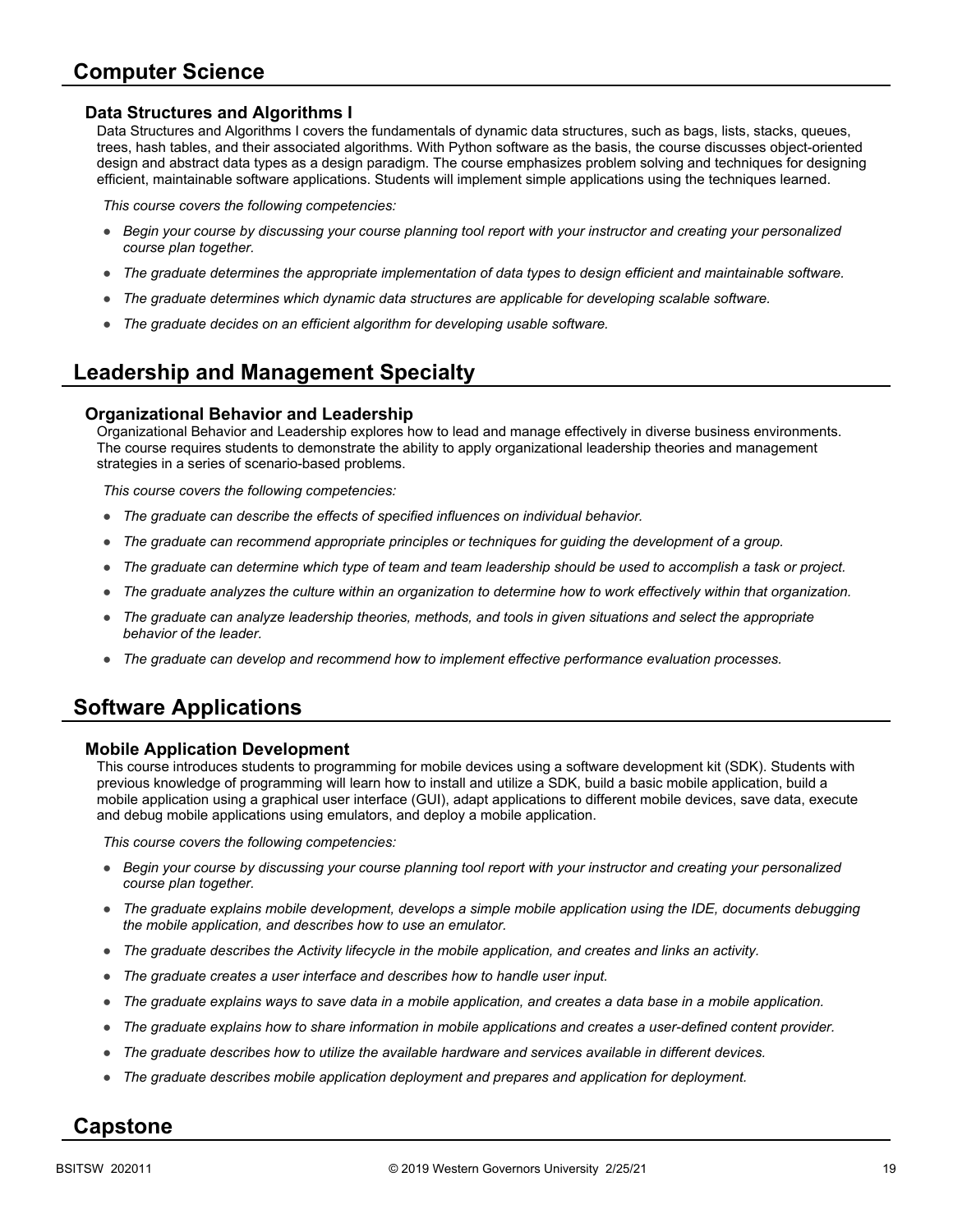### **Software Development Capstone**

The capstone assessment challenges students to demonstrate mastery of all the BSITSW program outcomes. Students will develop a software application to solve a problem of their choice constrained only by the technology requirements provided in the assessment DRF.